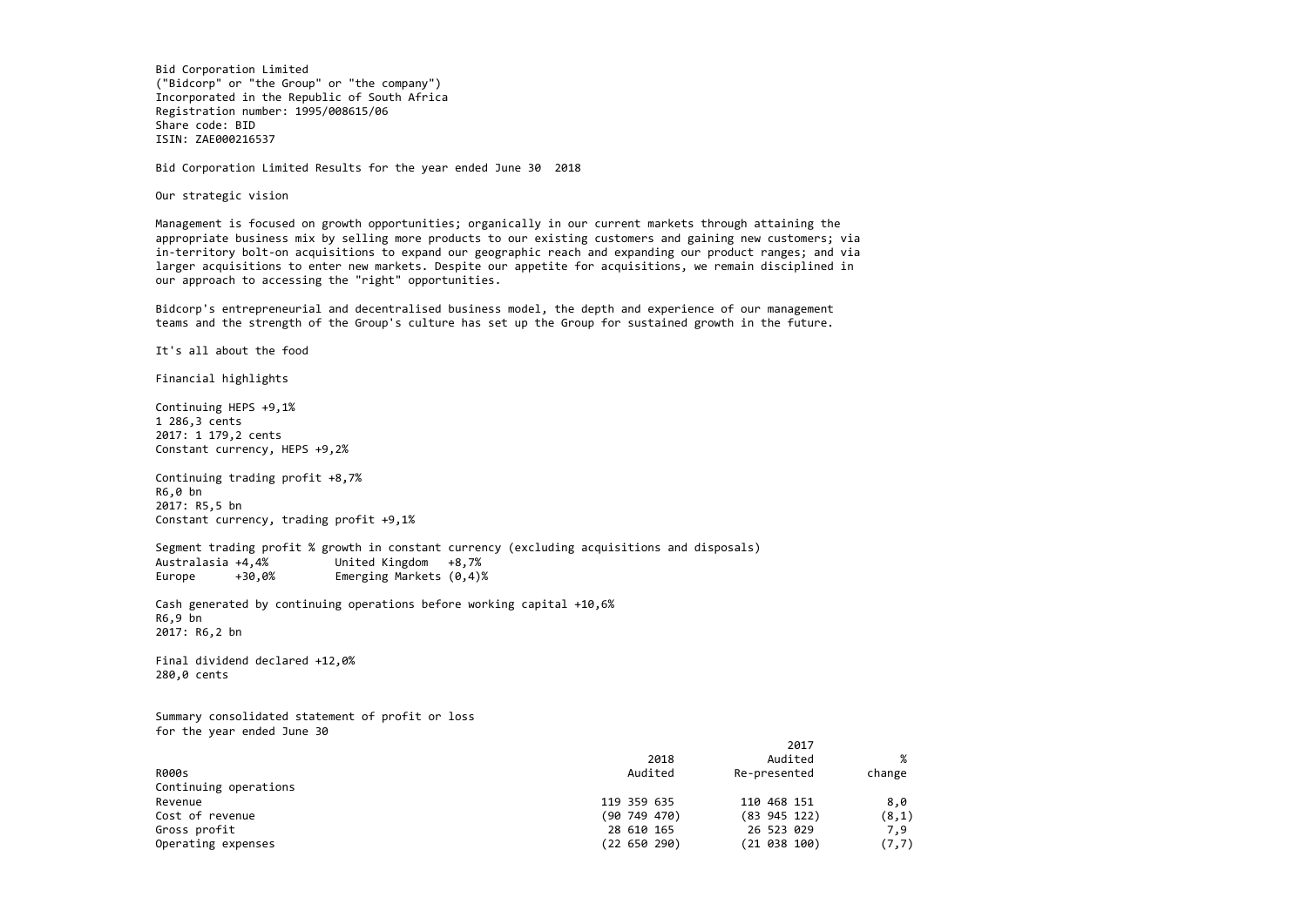| Trading profit                                                                             | 5 959 875       | 5 484 929       | 8,7          |
|--------------------------------------------------------------------------------------------|-----------------|-----------------|--------------|
| Share-based payment expense                                                                | (99 236)        | (94 113)        |              |
| Acquisition costs                                                                          | (35 541)        | (46 084)        |              |
| Net capital items                                                                          | (203 143)       | 135 697         |              |
| Operating profit                                                                           | 5 621 955       | 5 480 429       | 2,6          |
| Net finance charges                                                                        | (231 145)       | (215 723)       | (7,1)        |
| Finance income                                                                             | 84 542          | 96 752          |              |
| Finance charges                                                                            | (315 687)       | (312 475)       |              |
| Share of profit of associates and jointly controlled entity                                | 52 378          | 25 055          |              |
| Profit before taxation                                                                     | 5 443 188       | 5 289 761       | 2,9          |
| Taxation                                                                                   | $(1\;348\;749)$ | $(1\;246\;641)$ | (8, 2)       |
| Profit for the year from continuing operations                                             | 4 094 439       | 4 043 120       | 1,3          |
| Discontinued operations                                                                    |                 |                 |              |
| Loss after taxation from discontinued operations                                           | (529 329)       | (11 239)        |              |
| Profit for the year                                                                        | 3 565 110       | 4 031 881       |              |
| Attributable to:                                                                           |                 |                 |              |
| Shareholders of the company                                                                | 3 542 923       | 4 008 287       |              |
| From continuing operations                                                                 | 4 072 252       | 4 019 526       |              |
| From discontinued operations                                                               | (529 329)       | (11 239)        |              |
| Non-controlling interest from continuing operations                                        | 22 187          | 23 594          |              |
|                                                                                            | 3 565 110       | 4 031 881       |              |
| Shares in issue                                                                            |                 |                 |              |
| Total ('000)                                                                               | 335 404         | 335 404         |              |
| Weighted ('000)                                                                            | 332 725         | 332 065         |              |
| Diluted weighted ('000)                                                                    | 333 651         | 332 795         |              |
| Continuing operations                                                                      |                 |                 |              |
| Basic earnings per share (cents)                                                           | 1223,9          | 1 210,5         | 1,1          |
| Diluted basic earnings per share (cents)                                                   | $1\,220,5$      | 1 207,8         | 1,1          |
| Headline earnings per share (cents)                                                        | 1 286,3         | 1 179,2         | 9,1          |
| Diluted headline earnings per share (cents)                                                | 1 282,7         | 1 176,6         | 9,0          |
| Total operations (cents)                                                                   |                 |                 |              |
| Basic earnings per share (cents)                                                           | 1 064,8         | 1 207,1         |              |
| Diluted basic earnings per share (cents)                                                   | 1 061,9         | 1 204,4         |              |
| Headline earnings per share (cents)                                                        | 1 127,4         | 1 181,0         |              |
| Diluted headline earnings per share (cents)                                                | 1, 124, 2       | 1 178,4         |              |
| Distributions per share (cents)                                                            | 560,0           | 500,0           | 12,0         |
| Summary consolidated statement of other comprehensive income<br>for the year ended June 30 |                 |                 |              |
|                                                                                            |                 |                 | 2017         |
|                                                                                            |                 | 2018            | Audited      |
| <b>R000s</b>                                                                               |                 | Audited         | Re-presented |

| <b>R000s</b>                                                           |           | Audited | Re-presented |           |  |
|------------------------------------------------------------------------|-----------|---------|--------------|-----------|--|
| Profit for the year                                                    | 3 565 110 |         |              | 4 031 881 |  |
| Other comprehensive income                                             | 1 179 542 |         |              | (2786306) |  |
| Items that may be reclassified subsequently to profit or loss          | 1 177 096 |         |              | (2792316) |  |
| Foreign currency translation reserve                                   |           |         |              |           |  |
| Increase (decrease) in foreign currency translation reserve            | 1 178 884 |         |              | (2793654) |  |
| Financial assets held at fair value through other comprehensive income |           |         |              |           |  |
| Fair value loss                                                        |           | (1 329) |              | (43 379)  |  |
| Reclassified to profit or loss                                         |           | 1 329   |              | 43 379    |  |
| (Decrease) increase in fair value of cash flow hedges                  |           | (1788)  |              | 1 3 3 8   |  |
| Fair value (loss) gain arising during the year                         |           | (2 208) |              | 1 652     |  |
| Taxation relief (charge) for the year                                  |           | 420     |              | (314)     |  |
| Items that will not be reclassified subsequently to profit or loss     |           |         |              |           |  |
| Defined benefit obligations                                            |           | 2 4 4 6 |              | 6 010     |  |
|                                                                        |           |         |              |           |  |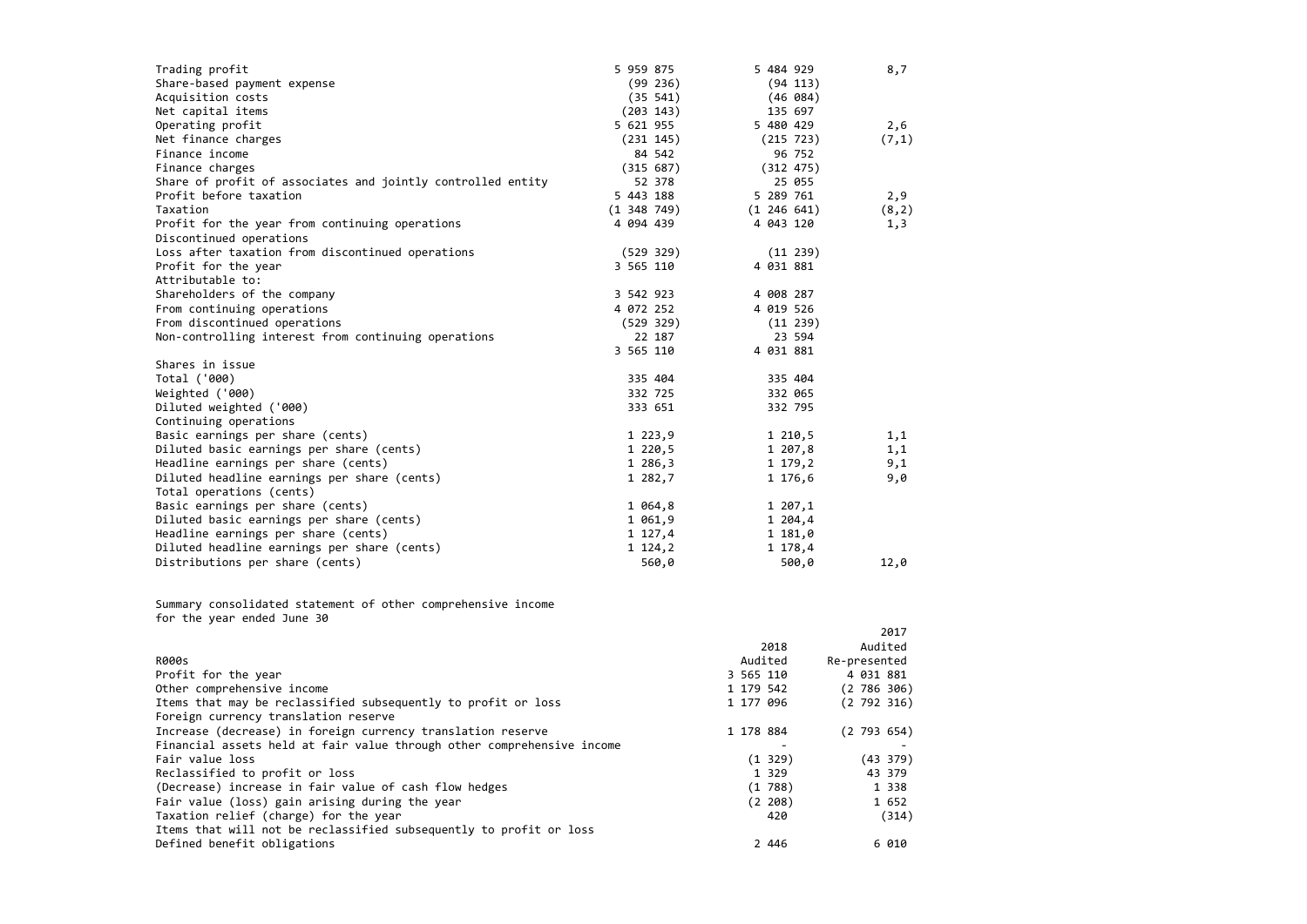| Remeasurement of defined benefit obligations during the year |             | 2 657        | 6 393        |
|--------------------------------------------------------------|-------------|--------------|--------------|
| Deferred taxation charge                                     |             | (211)        | (383)        |
| Total comprehensive income for the year                      |             | 4 744 652    | 1 245 575    |
| Attributable to                                              |             |              |              |
| Shareholders of the company                                  |             | 4 698 321    | 1 230 657    |
| Non-controlling interest                                     |             | 46 331       | 14 918       |
|                                                              |             | 4 744 652    | 1 245 575    |
| Headline earnings reconciliation                             |             |              |              |
| for the year ended June 30                                   |             |              |              |
|                                                              |             |              | 2017         |
|                                                              |             | 2018         | Audited      |
| <b>R000s</b>                                                 |             | Audited      | Re-presented |
| Headline earnings                                            |             |              |              |
| The following adjustments to profit attributable to          |             |              |              |
| shareholders were taken into account in the calculation      |             |              |              |
| of continuing headline earnings:                             |             |              |              |
| Profit attributable to shareholders of the company           |             |              |              |
| from continuing operations                                   |             | 4 072 252    | 4 019 526    |
| Net impairments                                              |             | 235 073      | 383 228      |
| Goodwill                                                     |             | 200 216      | 176 174      |
| Property, plant and equipment                                |             | 28 448       | 93 727       |
| Intangible assets                                            |             | 5 347        | 94 384       |
| Investment at fair value through OCI                         |             | 1 3 2 9      | 43 379       |
| Associate                                                    |             | 267          |              |
| Taxation relief                                              |             | (534)        | (24 436)     |
| Net loss (profit) on disposal of interests in subsidiaries   |             |              |              |
| and interest of associate                                    |             | 9 0 5 0      | (465 882)    |
| Loss (profit) on disposal of subsidiaries                    |             | 9 0 5 0      | (510 232)    |
| Profit on disposal of interest in associate                  |             |              | (11 804)     |
| Taxation charge                                              |             |              | 56 154       |
| Gain from bargain purchase                                   |             | (4 222)      |              |
| Insurance proceeds received in relation to the               |             |              |              |
| impairment of property, plant and equipment                  |             | (21974)      |              |
| Net capital profit on disposal of property, plant,           |             |              |              |
| equipment and intangible assets                              |             | (10, 389)    | (21 175)     |
| Property, plant and equipment                                |             | (15 318)     | (7 122)      |
| Intangible assets                                            |             |              | (14 203)     |
| Taxation charge                                              |             | 4 9 2 9      | 150          |
| Headline earnings from continuing operations                 |             | 4 279 790    | 3 915 697    |
|                                                              |             |              |              |
| Summary consolidated segmental analysis                      |             |              |              |
| for the year ended June 30                                   |             | 2017         |              |
|                                                              | 2018        | Audited      | %            |
| <b>R000s</b>                                                 | Audited     |              |              |
| <b>REVENUE</b>                                               |             | Re-presented | change       |
| Bidfood                                                      |             |              |              |
| Australasia                                                  | 30 030 647  | 29 440 177   | 2,0          |
| United Kingdom                                               | 31 419 114  | 29 529 666   | 6,4          |
| Europe                                                       | 39 234 279  | 32 217 257   | 21,8         |
| Emerging Markets                                             | 18 675 595  | 19 281 051*  | (3,1)        |
|                                                              | 119 359 635 | 110 468 151  | 8,0          |
| TRADING PROFIT                                               |             |              |              |
| Bidfood                                                      | 6 037 779   | 5 540 029    | 9,0          |
|                                                              |             |              |              |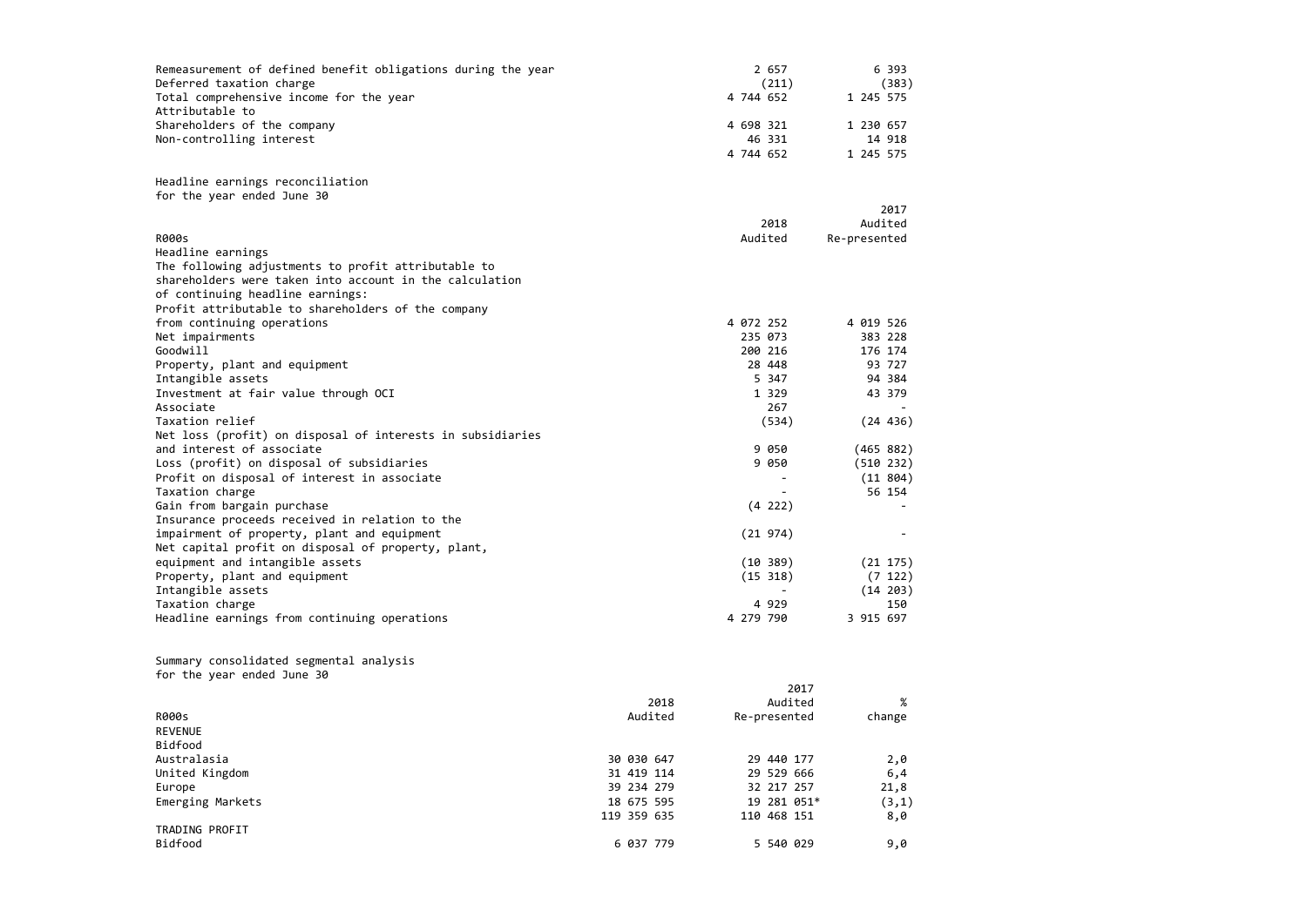| Australasia      | 1 967 280 | 1 951 691  | 0,8    |
|------------------|-----------|------------|--------|
| United Kingdom   | 1 424 557 | 1 311 428  | 8,6    |
| Europe           | 1 618 219 | 1 175 195  | 37,7   |
| Emerging Markets | 1 027 723 | 1 101 715* | (6, 7) |
| Corporate        | (77994)   | (55 100)   |        |
|                  | 5 959 875 | 5 484 929  | 8,7    |

\* Includes 100% of Bakery Supplies (Chipkins Puratos), 50% of which was sold to Puratos NV in April 2017 and equity accounted thereafter

Summary consolidated statement of cash flows for the year ended June 30

2017

|                                                                            | 2018            | Audited         |
|----------------------------------------------------------------------------|-----------------|-----------------|
| <b>R000s</b>                                                               | Audited         | Re-presented    |
| Cash flows from operating activities                                       | 2 427 578       | 2 254 867       |
| Operating profit                                                           | 5 621 955       | 5 480 429       |
| Dividends received from jointly controlled entity and associates           | 25 000          | 14 854          |
| Acquisition costs                                                          | 35 541          | 46 084          |
| Depreciation and amortisation                                              | 1 192 963       | 1 166 887       |
| Non-cash items                                                             | (21 069)        | (512 172)       |
| Cash generated by operations before changes in working capital             | 6 854 390       | 6 196 082       |
| Changes in working capital                                                 | (1 074 149)     | (497 235)       |
| Cash generated by operations                                               | 5 780 241       | 5 698 847       |
| Finance income received                                                    | 80 785          | 96 752          |
| Finance charges paid                                                       | (296 437)       | (294 364)       |
| Taxation paid                                                              | $(1\;395\;595)$ | $(1\;341\;242)$ |
| Dividends paid                                                             | $(1\ 777\ 643)$ | (1646835)       |
| Net operating cash flows from discontinued operation                       | 36 227          | (258 291)       |
| Cash effects of investment activities                                      | (3 136 908)     | (2 230 046)     |
| Additions to property, plant and equipment                                 | $(2\;319\;586)$ | (2 140 958)     |
| Acquisition of businesses, subsidiaries and associates                     | (965 611)       | $(1\;315\;161)$ |
| Additions to intangible assets                                             | (123 917)       | (113 046)       |
| Proceeds on disposal of property, plant and equipment                      | 292 292         | 323 042         |
| Proceeds on disposal of investments                                        | 26 902          | 680 235         |
| Proceeds on disposal of intangible assets                                  | 5 775           | 11 848          |
| Proceeds on disposal of interests in subsidiaries and associates           | 16 946          | 429 811         |
| Advances to associates and increases in shareholding of associates         | (11643)         | $(80\;575)$     |
| Investments acquired                                                       | (45 575)        | (9 858)         |
| Net investing cash flows from discontinued operation                       | (12 491)        | (15 384)        |
| Cash effects of financing activities                                       | 708 841         | 1 471 746       |
| Borrowings raised                                                          | 5 381 256       | 5 499 736       |
| Borrowings repaid                                                          | (4711152)       | $(4\ 086\ 098)$ |
| Receipts from (payments to) non-controlling interests                      | 5 4 9 5         | (56 509)        |
| Payments to puttable non-controlling interests and vendors for acquisition | (160 037)       | (39 927)        |
| Proceeds on disposal of treasury shares                                    | 193 279         | 154 544         |
| Net (decrease) increase in cash and cash equivalents                       | (489)           | 1 496 567       |
| Net cash and cash equivalents at the beginning of the year                 | 6 348 049       | 5 505 509       |
| Exchange rate adjustment                                                   | 295 589         | (654 027)       |
| Net cash and cash equivalents at the end of the year                       | 6 643 149       | 6 348 049       |
| Net cash and cash equivalents comprise:                                    |                 |                 |
| Cash and cash equivalents of continuing operations                         | 5 964 802       | 6 497 938       |
| Cash and cash equivalents of discontinued operation                        | 678 347         | (149 889)       |
|                                                                            | 6 643 149       | 6 348 049       |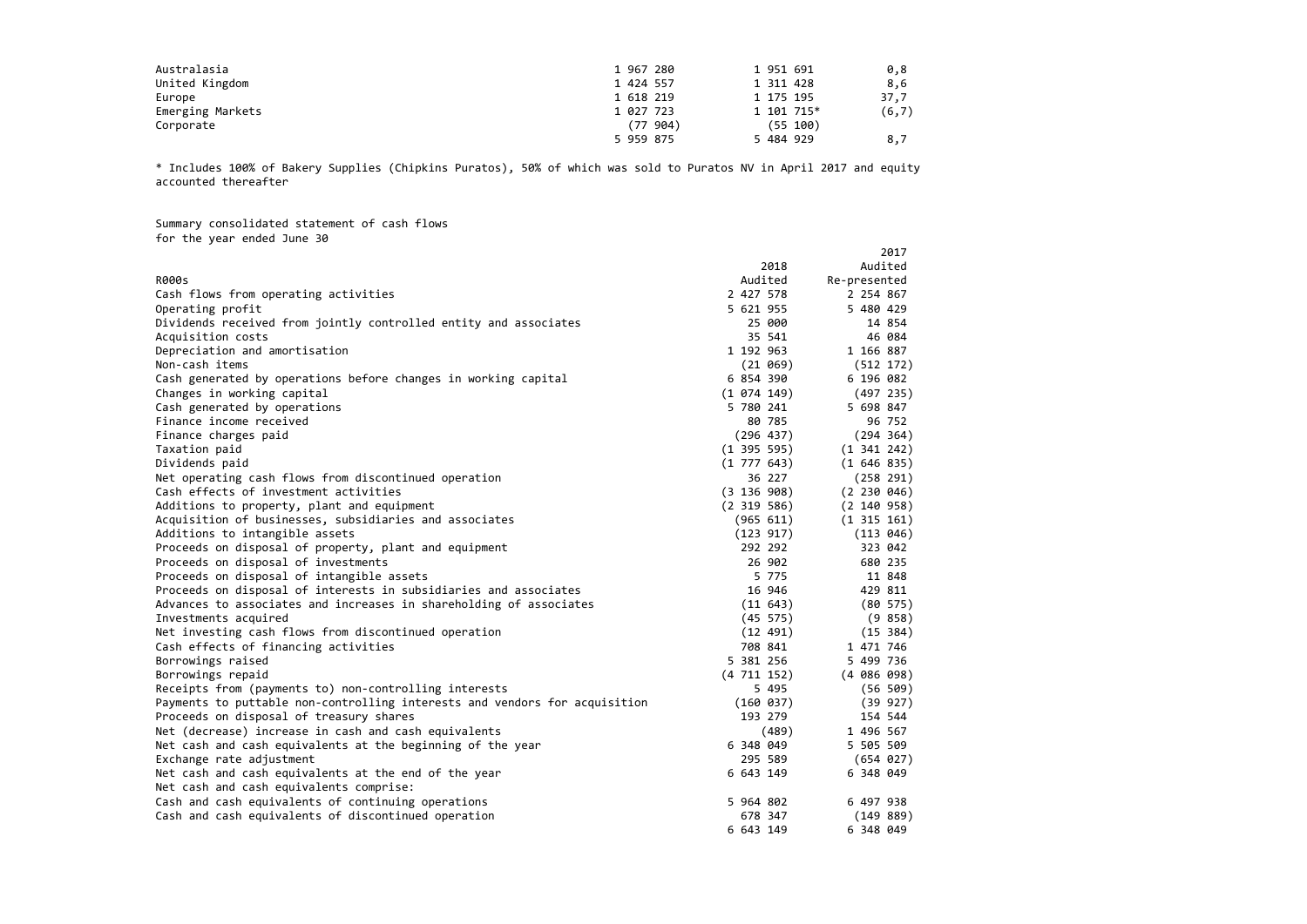Summary consolidated statement of financial position as at June 30 2018 2017 R000ss and a statement of the control of the control of the control of the control of the control of the control of the control of the control of the control of the control of the control of the control of the control of the co ASSETS Non-current assets assets 29 711 793 26 023 534 Property, plant and equipment 200 and 200 and 200 and 200 and 200 and 200 and 200 and 200 and 200 and 200 and 200 and 200 and 200 and 200 and 200 and 200 and 200 and 200 and 200 and 200 and 200 and 200 and 200 and 200 and Intangible assets 949 252 907 151 Goodwill 14 539 284 12 791 153 Deferred taxation asset 941 851 922 847 Defined benefit pension asset 19 380 17 134 Interest in associates 215 045 172 206 Investment in jointly controlled entity 401 113 394 039 Investments and loans 148 745 113 814 Current assets assets 32 219 601 28 422 407 Inventories 9 081 056 8 261 665 Trade and other receivables 14 583 086 13 812 693 Assets classified as held‐for‐sale 2 590 657 ‐ Cash and cash equivalents 5 964 802 6 348 049 Total assets 61 931 394 54 445 941 EQUITY AND LIABILITIES Capital and reserves 26 788 904 23 671 520 Attributable to shareholders of the company 26 544 452 23 548 214 Non‐controlling interest 244 452 123 306 Non‐current liabilities 8 203 640 6 751 961 Deferred taxation liability 776 085 743 471 Long-term portion of borrowings 6 070 473 5 247 641 Post‐retirement obligations 48 489 41 657 Long-term portion of vendors for acquisition 300 315 82 377 Long-term portion of puttable non-controlling interest liabilities 356 522 118 028 Long-term portion of provisions 513 792 Long term portion of lease liabilities<br>Current liabilities 117 101 124 022 460 Current liabilities 26 938 850 24 022 460 Trade and other payables 18 868 611 19 127 763 Short‐term portion of provisions 243 397 223 945 Short‐term portion of vendors for acquisition 234 709 379 474 Short‐term portion of puttable non‐controlling interest liabilities 1 122 068 1 077 168 Liabilities classified as held‐for‐sale 2 613 207 ‐ Taxation 367 846 404 288 Short‐term portion of borrowings 3 489 012 2 809 822 Total equity and liabilities 61 931 394 54 445 941 Net tangible asset value per share (cents) 3 296 2 937 Net asset value per share (cents) <sup>7</sup> <sup>914</sup> <sup>7</sup> 021 Summary consolidated statement of changes in equity for the year ended June 30 2018 2017 R000ss and a statement of the control of the control of the control of the control of the control of the control of the control of the control of the control of the control of the control of the control of the control of the co

| wuu J                                              | nuu±ttu    | nuu±ttu    |
|----------------------------------------------------|------------|------------|
| Equity attributable to shareholders of the company | 26 544 452 | 23 548 214 |
| Stated capital                                     | 5 428 016  | 5 428 016  |
| Treasury shares                                    | (601908)   | (795 187)  |
| Balance at the beginning of the year               | (795 187)  | (949 731)  |
| Shares disposed in terms of share option scheme    | 193 279    | 154 544    |
| Foreign currency translation reserve               | 5 497 156  | 4 318 272  |
|                                                    |            |            |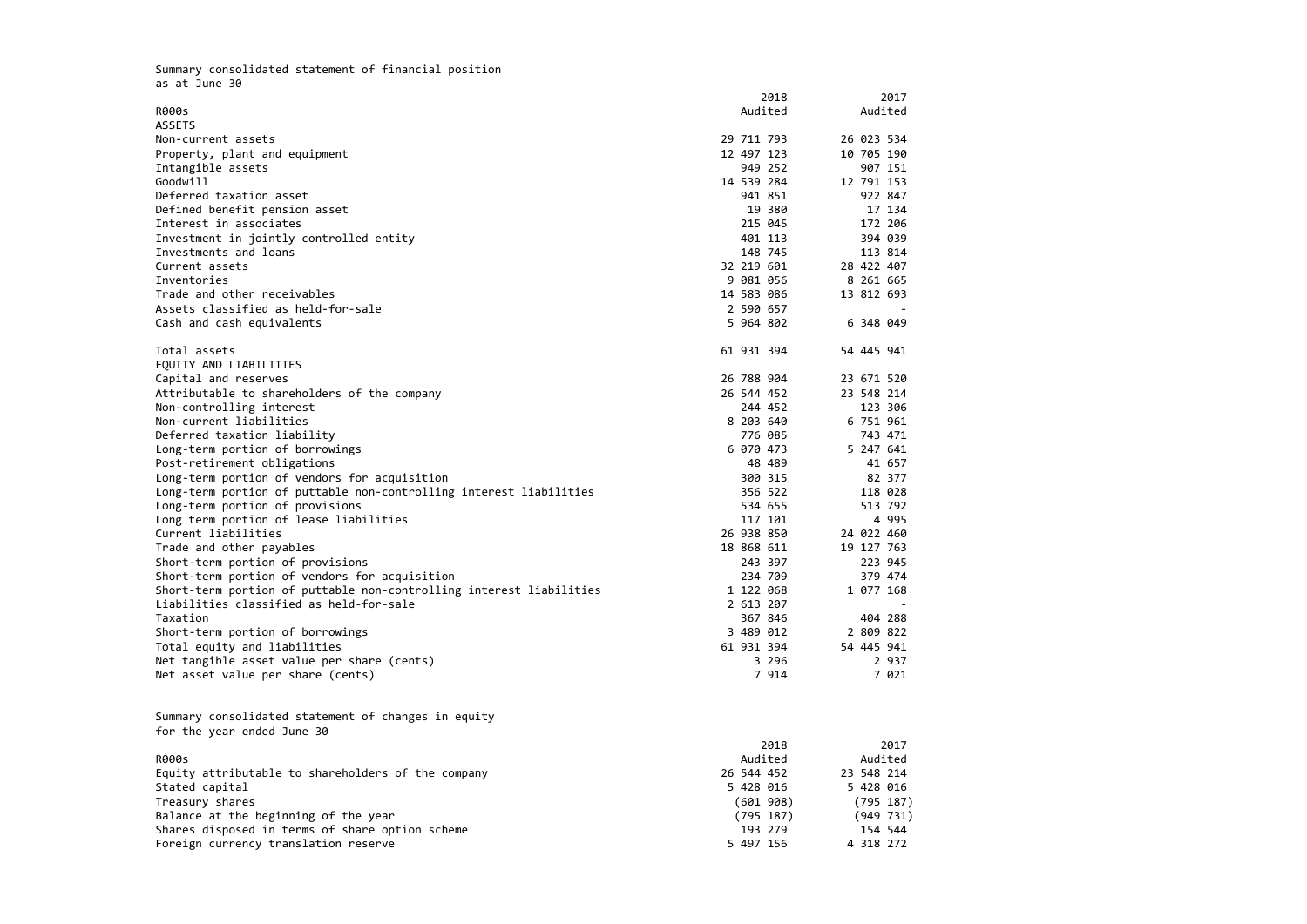| Balance at the beginning of the year                            | 4 318 272       |                          | 7 111 926  |           |
|-----------------------------------------------------------------|-----------------|--------------------------|------------|-----------|
| Increase (decrease) in foreign currency translation reserve     | 1 178 884       |                          | (2793654)  |           |
| Hedging reserve                                                 |                 | (450)                    |            | 1 3 3 8   |
| Balance at the beginning of the year                            |                 | 1 3 3 8                  |            |           |
| Fair value (loss) gain incurred during the year                 |                 | (2 208)                  |            | 1 652     |
| Deferred taxation recognised directly in reserve                |                 | 420                      |            | (314)     |
| Equity-settled share-based payment reserve                      |                 | 325 383                  |            | 20 914    |
| Balance at the beginning of the year                            |                 | 20 914                   |            | (2 025)   |
| Arising during the year                                         |                 | 102 346                  |            | 97 569    |
| Deferred taxation recognised directly in reserve                |                 | 145                      |            | 22 824    |
| Utilisation during the year                                     |                 | (193 279)                | (154 544)  |           |
| Transfer to retained earnings                                   |                 | 395 257                  |            | 57 090    |
| Retained earnings                                               | 15 896 255      |                          | 14 574 861 |           |
| Balance at the beginning of the year                            | 14 574 861      |                          | 12 492 438 |           |
| Attributable profit                                             | 3 542 923       |                          | 4 008 287  |           |
| Dividends paid                                                  | $(1\ 777\ 643)$ |                          | (1646835)  |           |
| Changes in shareholding of subsidiaries                         |                 | (53 876)                 | (121 790)  |           |
| Remeasurement of defined benefit obligations                    |                 | 2 446                    |            | 6 010     |
| Remeasurement of puttable option                                |                 | 2 801                    |            | (48, 076) |
| Transfer from equity-settled share-based payment reserve        |                 | (395 257)                |            | (57 090)  |
| Transfers of subsidiaries under common control                  |                 | $\overline{\phantom{a}}$ |            | (29924)   |
| Transfer from non-controlling interests of the company          |                 |                          |            | (28159)   |
| Equity attributable to non-controlling interests of the company |                 | 244 452                  | 123 306    |           |
| Balance at the beginning of the year                            |                 | 123 306                  | 136 950    |           |
| Total comprehensive income                                      |                 | 46 331                   |            | 14 918    |
| Attributable profit                                             |                 | 22 187                   |            | 23 594    |
| Movement in foreign currency translation reserve                |                 | 24 144                   |            | (8, 676)  |
| Dividends paid                                                  |                 | (24 357)                 |            | (15 758)  |
| Share of movement on other reserves                             |                 | 3 022                    |            | (1 424)   |
| Changes in shareholding                                         |                 | 342 342                  |            | 80 293    |
| Transfer to puttable non-controlling interest liability         |                 | (246 192)                | (119 832)  |           |
| Transfer to retained earnings                                   |                 |                          |            | 28 159    |
| Total equity                                                    | 26 788 904      |                          | 23 671 520 |           |

Bidcorp has over a period of a few years been exiting low-margin logistics activities globally where they do not fit into its model for its foodservice businesses and are thus non‐core. As previously announced, pursuant to receiving a credible and realistic commercial offer for the UK Contract Distribution (CD) business, Bidcorp took <sup>a</sup> decision in December 2017 to treat CD as <sup>a</sup> discontinued operation. Accordingly the performance of the continuing operations and the discontinued operation are reported separately.

# Comment

# Continuing operations

Bidcorp performed in line with our expectations, delivering solid results for the year ended June 30 2018. Headline earnings per share (HEPS) increased by 9,1% to <sup>1</sup> 286,3 cents per share (F2017: <sup>1</sup> 179,2 cents), with basic earnings per share (EPS) increasing by 1,1% to <sup>1</sup> 223,9 cents per share (F2017: <sup>1</sup> 210,5 cents).

Trading across all the geographies in which the Group's foodservice businesses operate remained positive. Most businesses in the portfolio improved their performance in home currencies against <sup>a</sup> backdrop of low food inflation and moderate economic growth.

Europe delivered <sup>a</sup> standout performance. UK Foodservice did well, delivering its best result ever; however, Fresh disappointed somewhat. New capacity investments in Australia initially created some short‐term underperformance but their full‐year performance achieved <sup>a</sup> commendable record result. New Zealand once again delivered <sup>a</sup> great performance. In Asia, supplier dislocation and volatile currencies led to rampant price increases in dairy, impacting gross margins and efficiencies. South Africa performed well in tough economic conditions.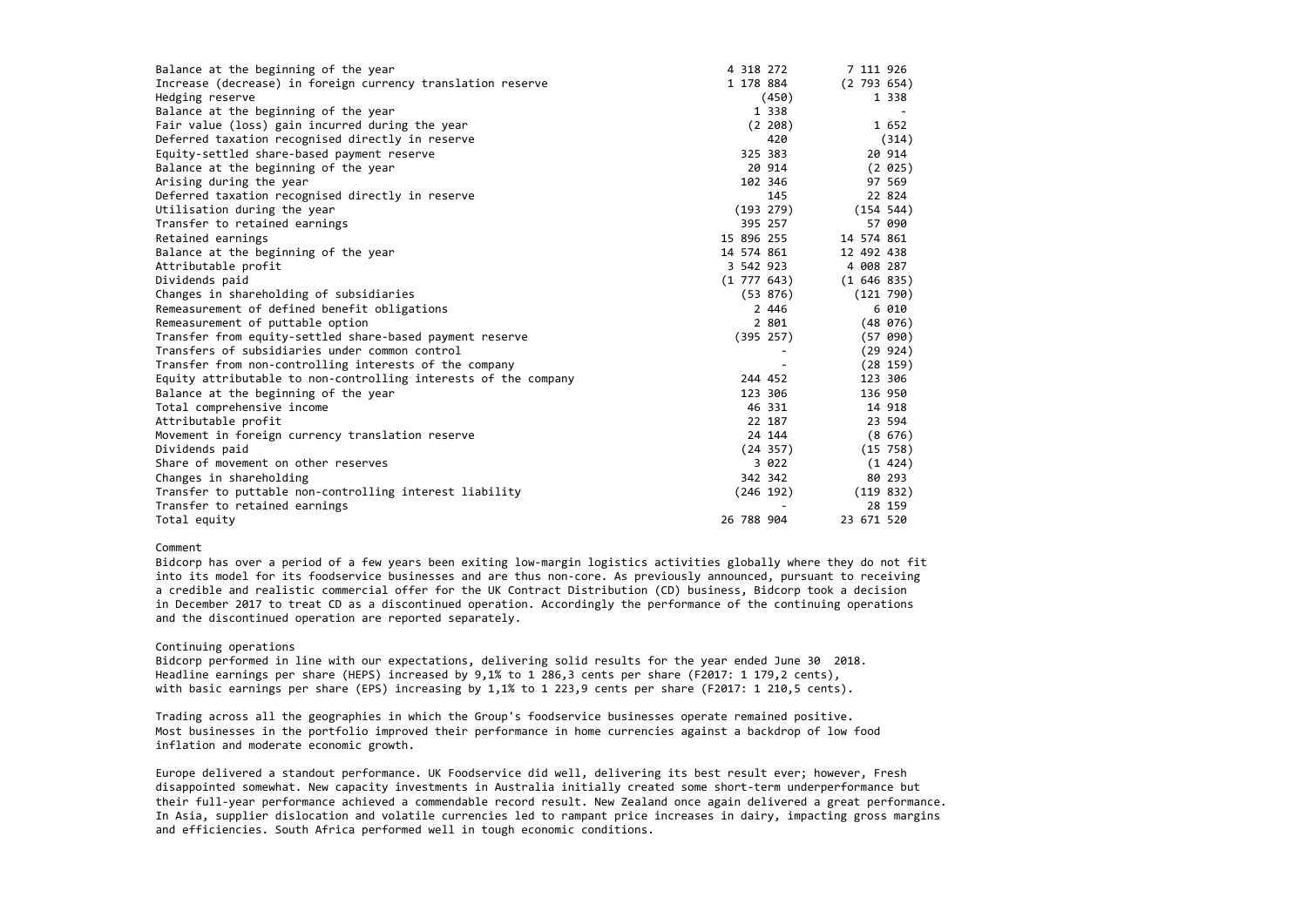Our strategic focus of growing our exposure to the independent customer base in our respective markets has driven real organic growth. A few small acquisitions were concluded in the year to broaden our product range and geographic extension, the benefits of which have not yet been realised.

The outbreaks of listeria in numerous parts of the world heightened food safety risks. Food testing protocols, systems and recall procedures were all re‐examined and strengthened to maintain the highest level of standards.

#### Discontinued operation

## UK Contract Distribution (CD)

Performance was extremely poor and the business recorded significant losses, particularly in the second half of the year. The exit of KFC in February and the accompanying redundancies and restructuring, the downscaling of properties and vehicles, the subsequent onboarding of <sup>a</sup> part of the KFC contract, poor weather and reduced consumer confidence in the chain segment of the market all contributed, as did additional costs in relation to the exit of the business. We are in the process of finalising an agreement with the proposed purchaser of the business, <sup>a</sup> global business, and they are in the final stages of clearing their internal approval formalities. We are hopeful of being able to announce the details of this transaction in the next two weeks. Any transaction is still subject to regulatory competition authority approval, which is anticipated to take up to four months to complete.

During the year, the management irregularities identified during 2015 and 2016 were settled against the former business director and numerous other defendants. Significant legal costs were incurred in pursuing this matter, which has been resolved to our satisfaction. Certain recoveries have been made but further recoveries are still expected, including the finalisation of the insurance matter.

#### Distribution

Bidcorp has declared <sup>a</sup> final cash dividend of 280,0 cents per share, bringing the total distribution to shareholders in F2018 to 560,0 cents.

#### Financial overview

Net revenue of R119,4 billion (F2017: R110,5 billion) grew by 8,0% (constant currency growth of 8,5%) reflecting real growth in activity levels despite relatively benign inflation in the core foodservice markets in all geographies.

Gross profit percentage was maintained at 24,0% despite our focus on freetrade growth which allowed some businesses to sacrifice margins to grow volumes and absorb some price increases in the face of rapid inflation in the dairy category.

Operating expenses remained well controlled despite ongoing wage pressure in many economies and generally higher fuel costs. The overall cost of doing business across the Group remained at 19,0% despite higher sales and distribution activity and additional invested capacity.

Group trading profit increased by 8,7% to R6,0 billion (F2017: R5,5 billion) and the trading margin was maintained at 5,0%.

Share‐based payment costs increased to R99,2 million (F2017: R94,1 million) on the back of further long‐term incentivisation of staff across the Group. Acquisition costs of R35,5 million (F2017: R46,1 million) were incurred reflecting slightly lower acquisitive activity compared to the previous year.

Net finance charges were 7,1% higher at R231,1 million (F2017: R215,7 million). Bidcorp remains well capitalised, with trading profit interest cover at 25,8 times (F2017: 25,4 times). We retain adequate headroom for further organic and acquisitive growth; however, remain conscious of the need to balance debt capacity and shareholder returns.

The Group's financial position remains strong, <sup>a</sup> positive attribute in volatile global markets. Total fixed assets have grown reflecting both replacement and expansionary capital expenditure. Net debt is R3,6 billion impacted by ongoing investment and bolt‐on acquisitions.

Cash generated by operations before working capital absorption was R6,9 billion, an increase of 10,6% over F2017. There has been greater utilisation of working capital in the year, reflecting higher activity levels, tighter supplier terms, some excess stocking due to the listeria crisis in South Africa and impacts from recent acquisitions. However,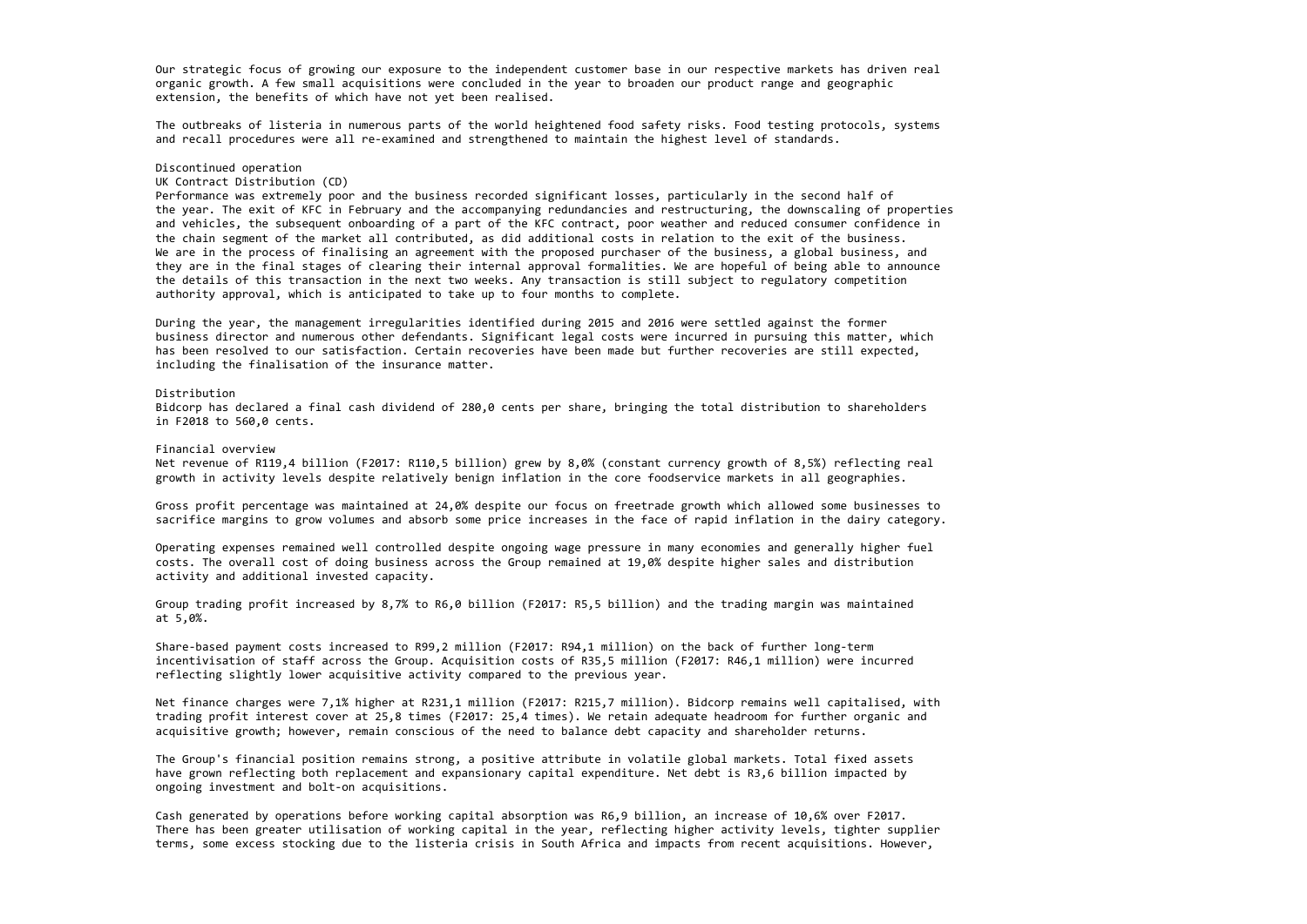monthly average net working capital days remained flattish at <sup>11</sup> days (F2017: 10 days). Free cash flow (excluding dividends paid) was positive at R1,0 billion after investment activities absorbed R3,1 billion.

# Acquisitions

Bolt‐on acquisitions were made in Australia, Netherlands, Spain, New Zealand, South Africa, Greater China and Turkey. Total investments were R965,6 million. New geography expansion included Pier 7, <sup>a</sup> small foodservice business based in Germany and <sup>a</sup> niche horeca business in Portugal which has been integrated under Bidfood Iberia. The benefits of these investments will be evident in the medium‐term as we bolster systems and infrastructure and extract synergies and efficiencies.

## Prospects

The Group comprises businesses concentrated on the wholesaling and distribution of food and aligned products to the eat‐out‐of‐home market.

Our focus on customer satisfaction backed by high service levels, efficient infrastructure and fit‐for‐purpose product ranges should continue to deliver real volume growth. Our "last mile" delivery capability continues to improve as we roll‐out our decentralised infrastructure programme. Our mantra of "it's all about the food" guides our desire to achieve the correct customer mix.

Fresh produce, meat, value‐add processing and supply chain initiatives all remain areas of unexploited potential, which assists in bolstering our value‐add proposition. Our culture of sharing innovations across the Group ensures that the speed of business development is greatly enhanced.

Despite some short-term challenges, we remain optimistic that the fundamental drivers of our global foodservice markets remain positive. Bidcorp's strength lies in the depth and experience of its entrepreneurial management teams who thrive in the decentralised business model, <sup>a</sup> recipe that positions the Group well for continued real growth in the year ahead.

Our bespoke global ecommerce and CRM platform, continues to evolve and embrace our best worldwide IP, all leveraged for the greater benefit of the Group.

Bidcorp remains focused on growth opportunities; organically in our current markets through attaining the appropriate business and customer mix by selling more products and gaining new customers; via in‐territory bolt‐on acquisitions to expand our geographic reach and expanding our product ranges; and via strategic acquisitions to enter new markets.

We retain significant financial headroom giving the Group the ability to act decisively to capitalise on the right opportunities, either organic or acquisitive, whilst always remaining disciplined in our approach.

Financially, the Group is strong and we expect cash generation to remain robust. Despite currency volatility in our global marketplace, our objective remains to generate above average returns in each of our businesses in their home markets.

# Divisional performance

# Australasia

The region performed strongly. Despite growth tracking below trend, both Australia and New Zealand set new records. Revenue moved 2,0% higher to R30,0 billion (2017: R29,4 billion). Trading profit rose marginally by 0,8% to R2,0 billion (2017: R2,0 billion). Results reflect continued focus on the successful freetrade strategy and the management mission to remain "all about the food". The future here continues to look bright.

Australia put in <sup>a</sup> strong performance. Trading profit lagged the prior year at the half‐year mark, but by year‐end was up 2,5%. This was an outstanding result in <sup>a</sup> year of transformation and some internal disruption.

Revenue rose 4,7%, though this included the sales contribution from recent small acquisitions. The sales effort was exceptional as three of the biggest branches went through major changes during the year.

Margins were maintained, despite pressures in Foodservice. As expected, expenses increased as new branches bedded in.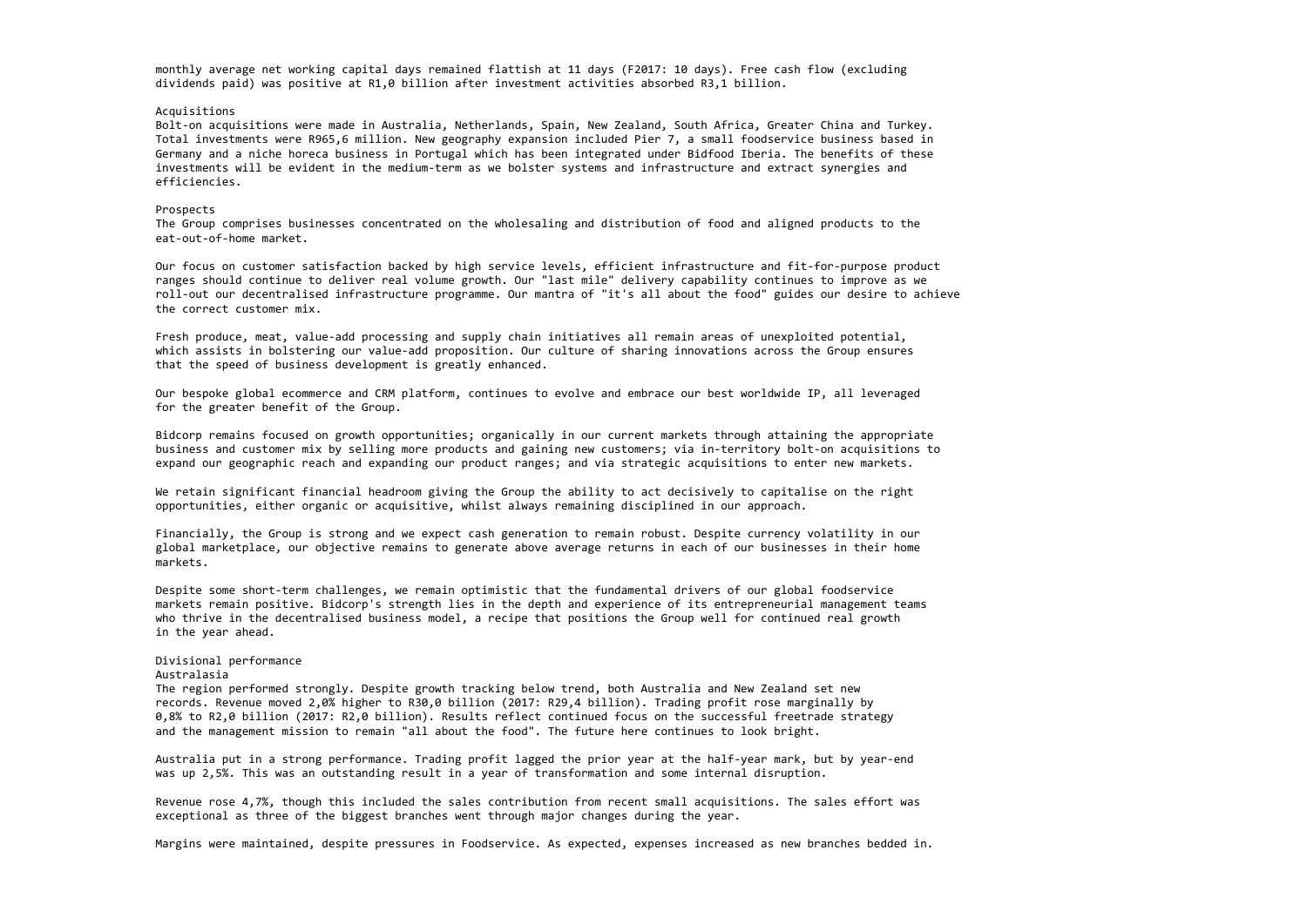Payroll costs were well contained.

Strong bases have now been established in Australia's most densely populated cities ‐ Melbourne, Sydney and Brisbane ‐ creating platforms for long‐term gains, and this is already showing benefits.

Foodservice performed reasonably well. The number of Foodservice branches rose to 40, all of which were profitable. Melbourne's branches made outstanding gains in the throes of their restructure. The alcohol category was rolled out to Foodservice branches. Freetrade sales again grew.

Supply Solutions made big progress. New product development was the key feature of the year with over 100 new product lines introduced.

Fresh sales fell, but margins were well managed. Meat continues to gain traction as we refine our route‐to‐market model. Overall both the Fresh and Meat divisions were profitable, but still not at desired levels. The new Festival acquisition performed below expectation and will improve in the future once fully integrated.

Bidfood UK achieved growth in revenue and trading profit despite low consumer demand and restaurant closures. National Account margins strengthened and freetrade sales showed continued growth. Own brands and specialist pillar range sales gained further momentum - all indicators that strategic goals are being achieved.

New Zealand did well to grow revenue and trading profit in <sup>a</sup> sluggish market. Spending on new distribution centres to handle continued growth added to the cost base and the business's biggest branch ‐ Auckland Foodservice ‐ had <sup>a</sup> tough year.

Foodservice performed solidly and Imports put in another stellar performance. Hamilton moved to <sup>a</sup> new distribution centre, as did Nelson, Timaru and Invercargill.

Fresh had <sup>a</sup> challenging year as extreme weather conditions disrupted supply and impacted pricing. Processing results were mixed. Newly acquired Prepared Foods failed to meet initial expectations and additional investment was required.

### United Kingdom

The UK businesses did well, with the Foodservice business achieving excellent results. Revenue grew 6,4% to R31,4 billion (2017: R29,5 billion). Trading profit increased by 8,6% to R1,4 billion (2017: R1,3 billion). The core Foodservice and Fresh businesses are in good condition and well positioned for future growth.

Sales pressures sharpened in the third quarter as business and consumer sentiment hit <sup>a</sup> low ebb. Customer confidence returned in the fourth quarter and sales picked up. Margins overall were well managed. Overheads were higher than expected as labour costs rose and the national driver shortage persisted. Overtime became <sup>a</sup> significant item at some depots, driven by higher freetrade activity levels.

New trading depots bedded down in Royton and Penrith. Specialist operations performed well, except the Channel Islands business which is taking <sup>a</sup> little longer to restructure than anticipated.

Customer migration to the latest version of the online "Bidfood Direct" platform was completed.

Fresh performed below expectations. However, <sup>a</sup> platform for renewed growth has been laid.

Challenges related to the move of the Hensons meat business from the ageing site in King's Cross, London, to <sup>a</sup> purpose‐built facility in Woolwich. Some customers were lost and staff left. A new team and new processes are revitalising the business in the new facility.

At Seafood, timely succession planning resulted in the deployment of <sup>a</sup> new management team at Daily Fish. Average sales to independents rose and customer numbers increased.

Oliver Kay, the fresh fruit and vegetables business, opened <sup>a</sup> new depot in Birmingham designed to improve customer service and reduce cost inefficiencies. Scotland operations derived knock‐on benefits and Campbells Produce staged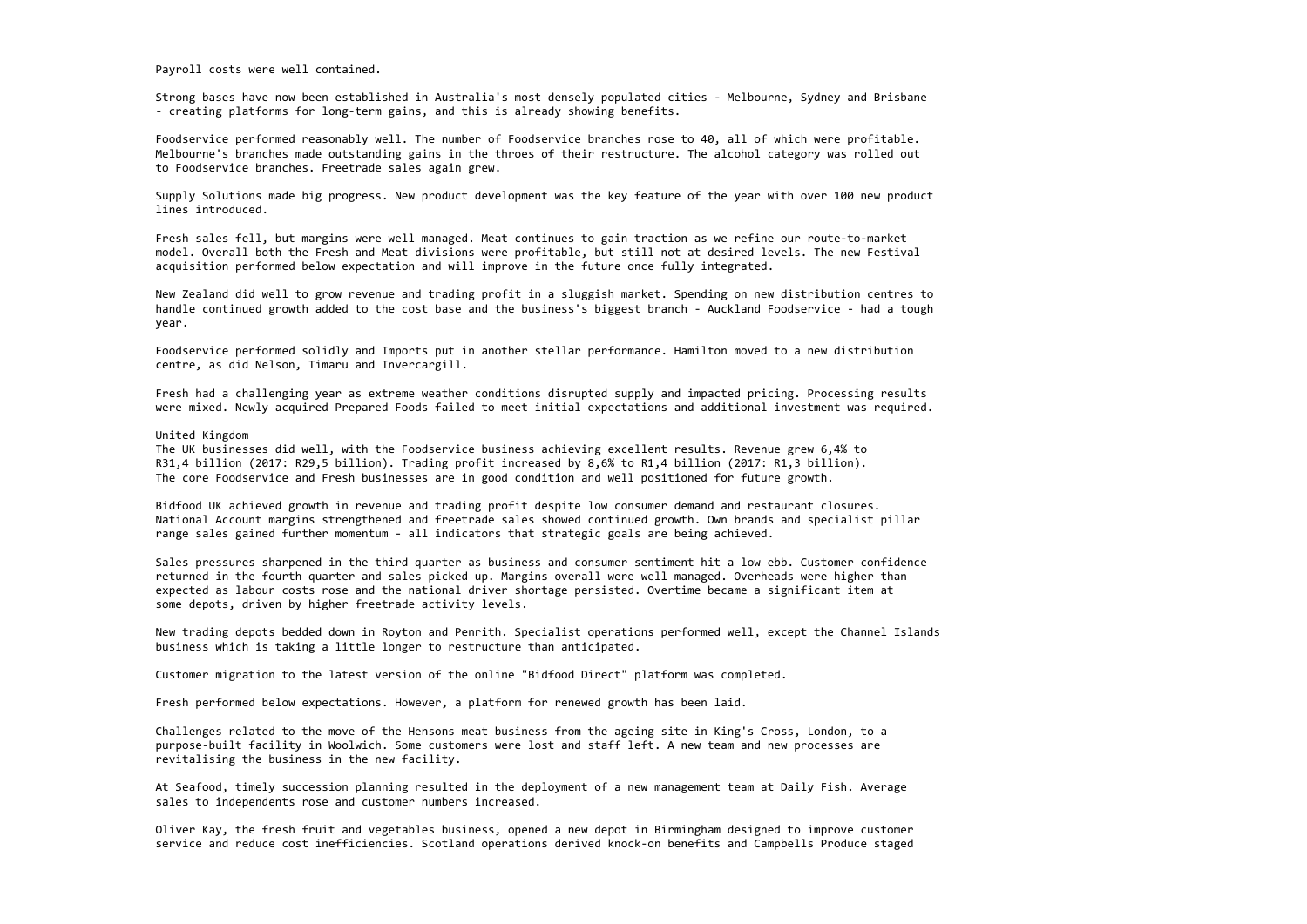an impressive turnaround.

In PCL, management has dedicated significant effort to improve service levels. However, profitability has been impacted. Discussions are underway with the client in order to match activity and service level expectations with profitable returns.

# Europe

Europe was the standout performer this year, as the economies generally delivered continued growth. Revenue rose 21,8% to R39,2 billion (2017: R32,2 billion) while trading profit rose 37,7% to R1,6 billion (2017: R1,2 billion). Investment made in prior years established <sup>a</sup> strong foundation on which we capitalised in improved market conditions.

Netherlands optimised <sup>a</sup> strong finish to the year. Rising revenue and trading profits were assisted by the first contribution of the small bolt‐on acquisition, Van de Mheen. The deal was finalised in March.

The National Accounts business grew and regional horeca sales rose strongly. As anticipated, Catering volumes were under pressure. Institutional sales fell on the prior year. However, within the hospitality sector, pleasing growth in independent volumes was secured. The ongoing simplification processes in the business continue to deliver the desired benefits.

Belgium delivered its best ever results. Revenue and trading profit exceeded expectations while margins were well protected and cash generation was strong.

The horeca and institutional channels did especially well. Contributions from Catering and Logistics were marginally below expectations.

The online "My BidOne" platform, implemented at Makady and Langens, had <sup>a</sup> positive impact on the wholesale horeca business. Initial work has begun on the planned merger of the Limburg‐based businesses, Makady and Langens. Improvements continue at Bestfood (acquired in 2016).

DAC Italy achieved strong growth in revenue and trading profit, with <sup>a</sup> positive contribution from new acquisition, D&D. Pleasing momentum was evident in the core DAC business. Quartiglia Food Service, acquired in the previous year, met expectations. Trading profits still topped projections, even without the D&D contribution.

Work to integrate D&D into the DAC systems will begin early in the new period.

Sales into the street or independent channel now account for more than 80% of volumes. Product sales to DAC's international trading markets (including other Bidfood companies) gained momentum, with own‐brands accounting for a significant part of the total mix.

Iberia developed momentum as the Guzman business created <sup>a</sup> platform for strategic growth. Revenue and trading profits were bolstered by contributions from new acquisitions, Frustock (our operation in Portugal) and Saenz Horeca (a meat and hospitality specialist). Continued political uncertainty in and around Barcelona affected sales in this important region. Costs increased as systems, sales force and infrastructure were strengthened. Though overall results were below expectations, the base is now set for future growth.

Growth of independent business was an important feature of the year. The Barcelona warehouse was expanded and the sales force beefed up. Frustock performed in line with expectations.

Czech Republic and Slovakia performed excellently, securing good profit and volume growth on the back of <sup>a</sup> buoyant consumer market.

Horeca Gastro benefited from positive consumer sentiment and the middle‐class trend to increased out‐of‐home eating. Quality service underpinned continued growth. Good spring and summer weather drove strong ice cream sales, contributing to the excellent results.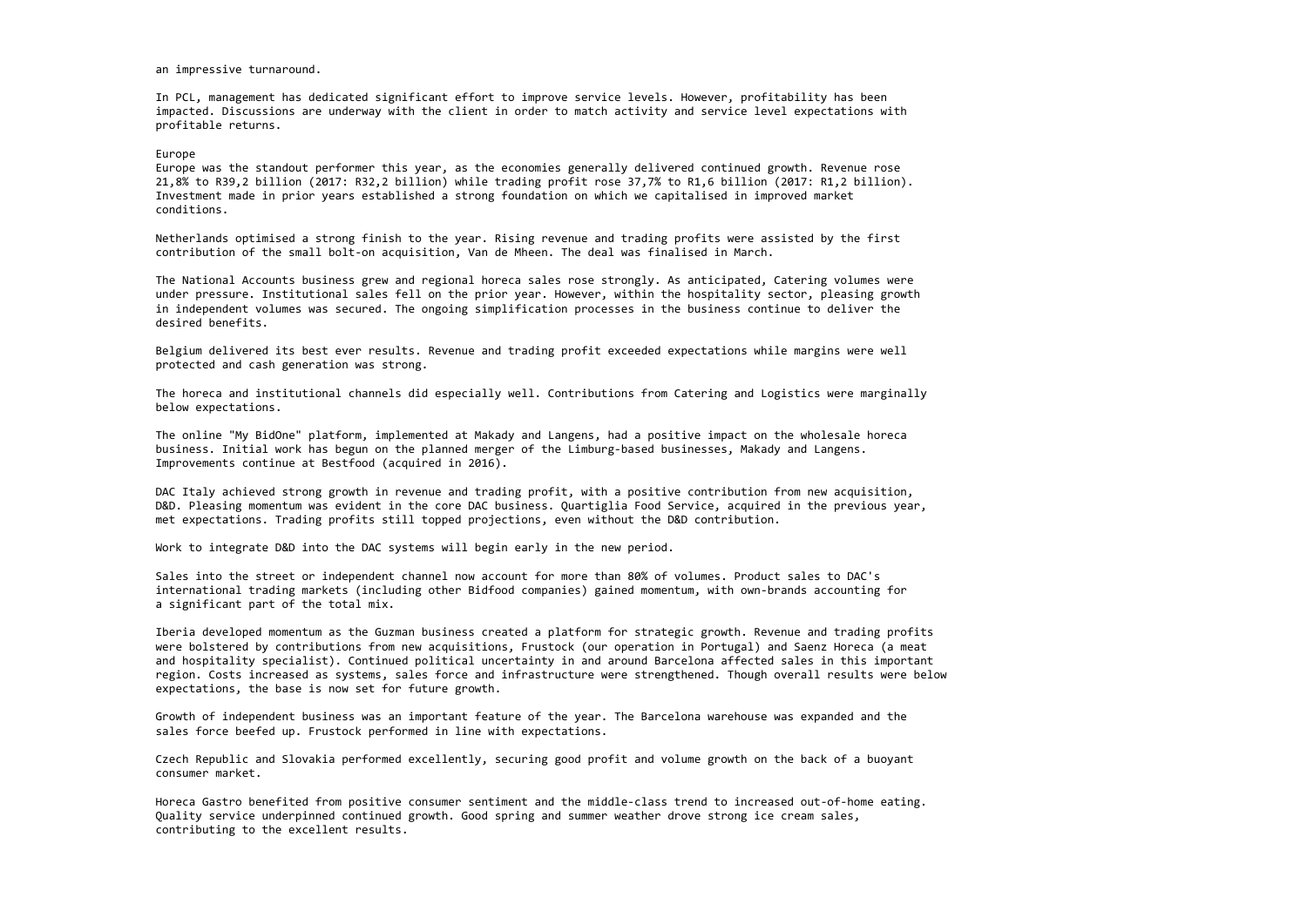Retail was buoyed by rising consumer incomes and growing focus on quality and reputable brands. Growth was achieved in many value‐add products as market demand rose and shopping at upmarket malls became part of the lifestyle. Sales of fresh fish and meat exceeded expectations.

Output at the factories was consistently high. Highest production was achieved in Sous‐Vide lines, ready meals, red meat and ice cream.

Germany recorded <sup>a</sup> small loss. Sales at the recently acquired business failed to meet expectations. Margins were impacted by high levels of operational expenses at the branches and the poor quality of some National Account businesses.

Hamburg depot moved into <sup>a</sup> new warehouse in April and Munich will move to <sup>a</sup> new warehouse in the new period. Vienna maintained solid margin management and performed well. We are setting up <sup>a</sup> solid foundation in Germany to facilitate further expansion in due course.

Poland delivered substantial revenue growth. Market share improved and profit forecasts were exceeded.

Freetrade growth continued at <sup>a</sup> high rate, now accounting for more than 70% of all volumes. We have become one of the major players in this market. Margins were well managed as terms were revised on some National Accounts.

Emerging Markets delivered a mixed bag of results in uncertain economic environments. On a like-for-like basis (50% of South Africa's bakery business was sold in April 2017) these businesses continue to deliver commendable results. Revenue dropped 3,1% to R18,7 billion (2017: R19,3 billion) and trading profit fell 6,7% to R1,0 billion (2017: R1,1 billion).

Expansion of the Gdansk and Poznan operations were completed.

Innovation continues. Asian cuisine is <sup>a</sup> growth area and Farutex has begun to serve this sector. Early results are encouraging. Online capability has the potential to drive further sales gains while investment in warehousing creates the capacity to pursue ongoing growth.

Pressure on the wage bill persists as <sup>a</sup> result of low unemployment levels.

Baltics showed continued improvement. Revenue at the now‐profitable Lithuanian operations continues to rise. Latvia did well off the back of sales growth and improved expense control. Performance improvements across the Baltic markets are driven by growing foodservice volumes. Work to implement ecommerce solutions has begun.

Emerging Markets

Bidcorp Food Africa (BFA) delivered good results in tough economic conditions. Margin and expense management was excellent, with overall expenses growth well below inflation. Trading profit rose despite deflation in Bidfood (BF) and some parts of Chipkins Puratos (CP).

South Africa's listeriosis crisis had material effects on Crown Food Group (CFG). BF was impacted to <sup>a</sup> lesser extent.

BF delivered excellent results. First contribution of newly acquired fruit and veg distributor, Famous Fresh, was recorded from February. Sales into the independent channel continued to grow. National Accounts business declined marginally while business with industrial caterers ticked higher. Online orders via the "myBidfood" platform account for more than 60% of revenue.

CFG's results were impacted by the listeriosis outbreak, with ingredients for processed meat products hard hit. The lost sales impact was material while stock on hand rose, impacting working capital. CFG entered the wholesale channel to support its brands and own manufactured products. The "Crown 247" ecommerce platform was implemented.

CP made excellent progress. Introductions of its unique brands began in January. Changes to manufacturing processes are under way. Upskilling continues and the Puratos influence is starting to manifest itself in terms of quality and innovation.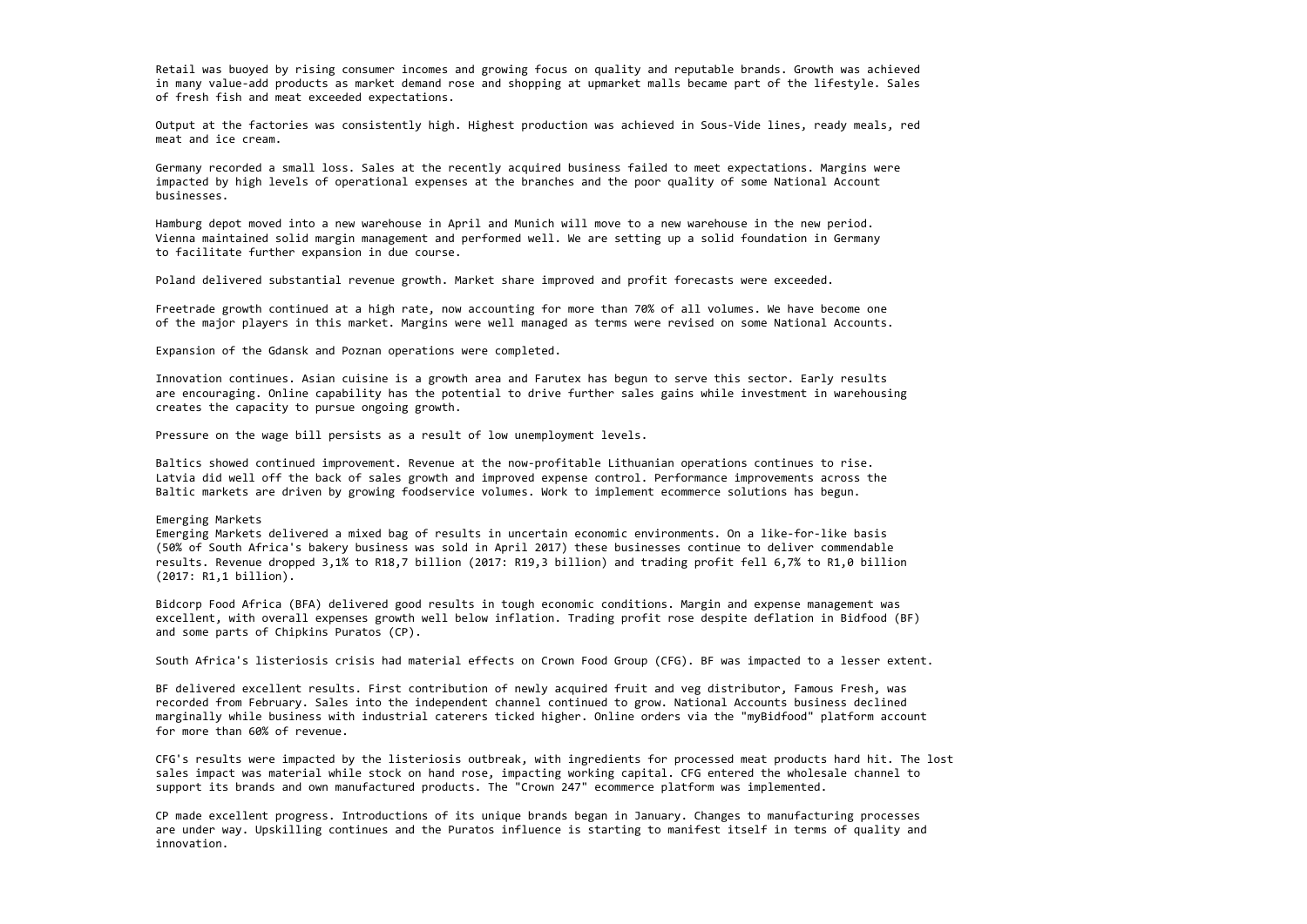Greater China saw profits dip, impacted by <sup>a</sup> tough second half. Sales were up on prior year, but lagged expectations.

Hong Kong failed to meet budget, hit by <sup>a</sup> slowdown in the foodservice market and the global dairy crisis. Fierce competition at the upper end of the market created added pressure.

Him Kee dry goods did relatively well. A good performance at Miumi, the Japanese foods specialist, was underpinned by increasing sales of frozen fish products.

Our new seafood business, Linson Global Seafood Trading, did well. Macau was impacted by price cutting by market entrants. Hong Kong plans <sup>a</sup> series of new brand introductions in the new period.

Mainland China recorded <sup>a</sup> fall in sales and experienced strong margin pressure. Competition in the dairy category was intense. Work continued on the development of the product mix and brand portfolio. To reduce dependence on dairy, major subsidiaries in Beijing, Shanghai and Guangzhou redoubled efforts to build sales across <sup>a</sup> broader product range.

Renewed growth will be sought through strong focus on hotels and restaurants, meat imports and the provision of chilled and processed meats to the foodservice channel. A strong sales push is planned in second‐tier cities such as Shandong, Qingdao, Nanjing, Yunnan, Xiamen, Nanning and Jilin.

Singapore secured continued improvements in revenue and trading profit. Foodservice again grew sales and margins were well managed. Sales at the Miumi division grew strongly. The marine, international trading and consumer operations were under pressure, though <sup>a</sup> consumer turnaround was evident following new brand introductions. Gourmet Partner sales rose and Food Pride surpassed expectation. Bidfood Malaysia (formerly Aeroshield) performed in line with budget.

Brazil secured revenue growth on the prior year, but volumes fell short of plan. Margins were under pressure in challenging socio‐political conditions. However, profits were maintained. Fourth quarter results were impacted by World Cup soccer (which kept patrons out of restaurants) and <sup>a</sup> nationwide truck strike.

Work has begun to standardise systems used by the core Irmaos Avelino business and Mariusso, the distribution business acquired in the previous period.

Chile performed strongly. Revenue growth was highly satisfactory. Launch of the Viña del Mar branch boosted volumes. The processed meat and particularly the seafood category showed good growth, though at lower margins. Internal controls and debtor collections improved. Late in the year, the "myBidfood" ecommerce platform was launched. Continued sales growth is projected.

Middle East achieved second‐half gains following the implementation of <sup>a</sup> recovery plan, with sales approaching the levels of the prior year. Margin improved and steps to contain expenses proved successful. Horeca UAE faced sales challenges as several poor performing brands were discontinued. Al Diyafa, Saudi Arabia, delivered good revenue and trading profit growth. Horeca, Oman, recorded consistent growth and Bahrain's results were outstanding. Early progress by Horeca Jordan was encouraging.

Aktaes Turkey registered further sales gains and the level of loss was contained. Distribution costs rose on the back of the weak Turkish lira. The purchase of the Efe distribution firm in Izmir and its nine‐month contribution helped Aktaes maintain momentum. Despite economic and political uncertainty, management remain optimistic about local market prospects.

## Corporate

Bidfood Procurement Community (BPC) sales rose and ever closer collaboration with Group operations led to new buying opportunities. Seafood category development continued.

## Change in directorate

Mr S Koseff, an independent non‐executive director, assumed the role of chairman of the board on March 31 2018. Mr B Joffe remains on the board as <sup>a</sup> non‐executive director. The board expresses its sincere appreciation to Mr Joffe for his services as chairman, particularly in leading the formation of Bidcorp, as well as its JSE listing on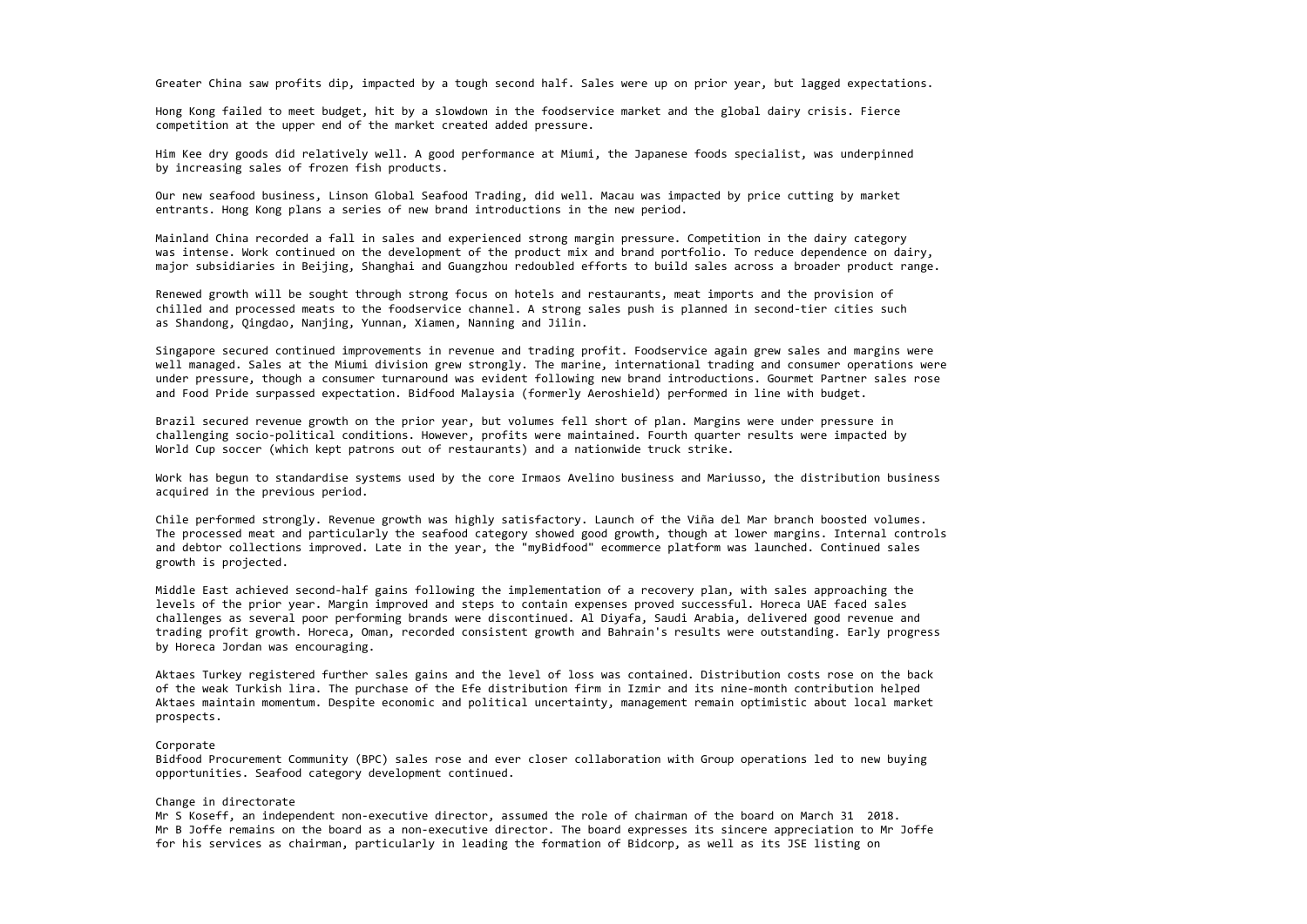May 30 2016, which were critical development phases for the Group.

The board welcomes Mr Koseff to the role of chairman and looks forward to the benefits of his extensive business experience and acknowledged leadership record.

BL Berson Chief executive

DE Cleasby Chief financial officer

#### Dividend declaration

In line with the Group dividend policy, the directors declared <sup>a</sup> final gross cash dividend of 280,0 cents (224,0 cents net of dividend withholding tax, where applicable) per ordinary share for the year ended June 30 2018 to those members registered on the record date, being Friday, September 21 2018.

The dividend has been declared from income reserves. A dividend withholding tax of 20% will be applicable to all shareholders who are not exempt.

| Share code:                               | <b>BID</b>                   |
|-------------------------------------------|------------------------------|
| ISIN:                                     | ZAE000216537                 |
| Company registration number:              | 1995/008615/06               |
| Company tax reference number:             | 9040946841                   |
| Gross cash dividend amount per share:     | 280,0 cents                  |
| Net dividend amount per share:            | 224,0 cents                  |
| Issued shares at declaration date ('000): | 335 404                      |
| Declaration date:                         | Wednesday, August 22 2018    |
| Last day to trade cum dividend:           | Tuesday, September 18 2018   |
| First day to trade ex dividend:           | Wednesday, September 19 2018 |
| Record date:                              | Friday, September 21 2018    |
| Payment date:                             | Tuesday, September 25 2018   |

Share certificates may not be dematerialised or rematerialised between Wednesday, September 19 2018 and Friday, September 21 2018, both days inclusive. For and on behalf of the board

AK Biggs Company secretary

Johannesburg August 22 2018

Basis of presentation of summary consolidated financial statements

The summary consolidated financial statements are prepared in accordance with the JSE Limited Listings Requirements for preliminary reports, and the requirement of the Companies Act of South Africa applicable to summary financial statements. The Listings Requirements require preliminary reports to be prepared in accordance with the framework concepts and the measurement and recognition requirements of International Financial Reporting Standards (IFRS) and the SAICA Financial Reporting Guides as issued by the Accounting Practices Committee and Financial Reporting Pronouncements as issued by Financial Reporting Standards Council, and to also, as <sup>a</sup> minimum, contain the information required by IAS 34 Interim Financial Reporting. The accounting policies applied in the preparation of the consolidated financial statements from which the summary financial statements were derived are in terms of IFRS. The Group adopted the amendments to IAS 7 Statement of Cash Flows and IAS 12 Income Taxes during the year. The adoption of these amendments did not result in any changes in the accounting policies and had no effect on the results of the Group. Other than the adopted amendments above, the accounting policies are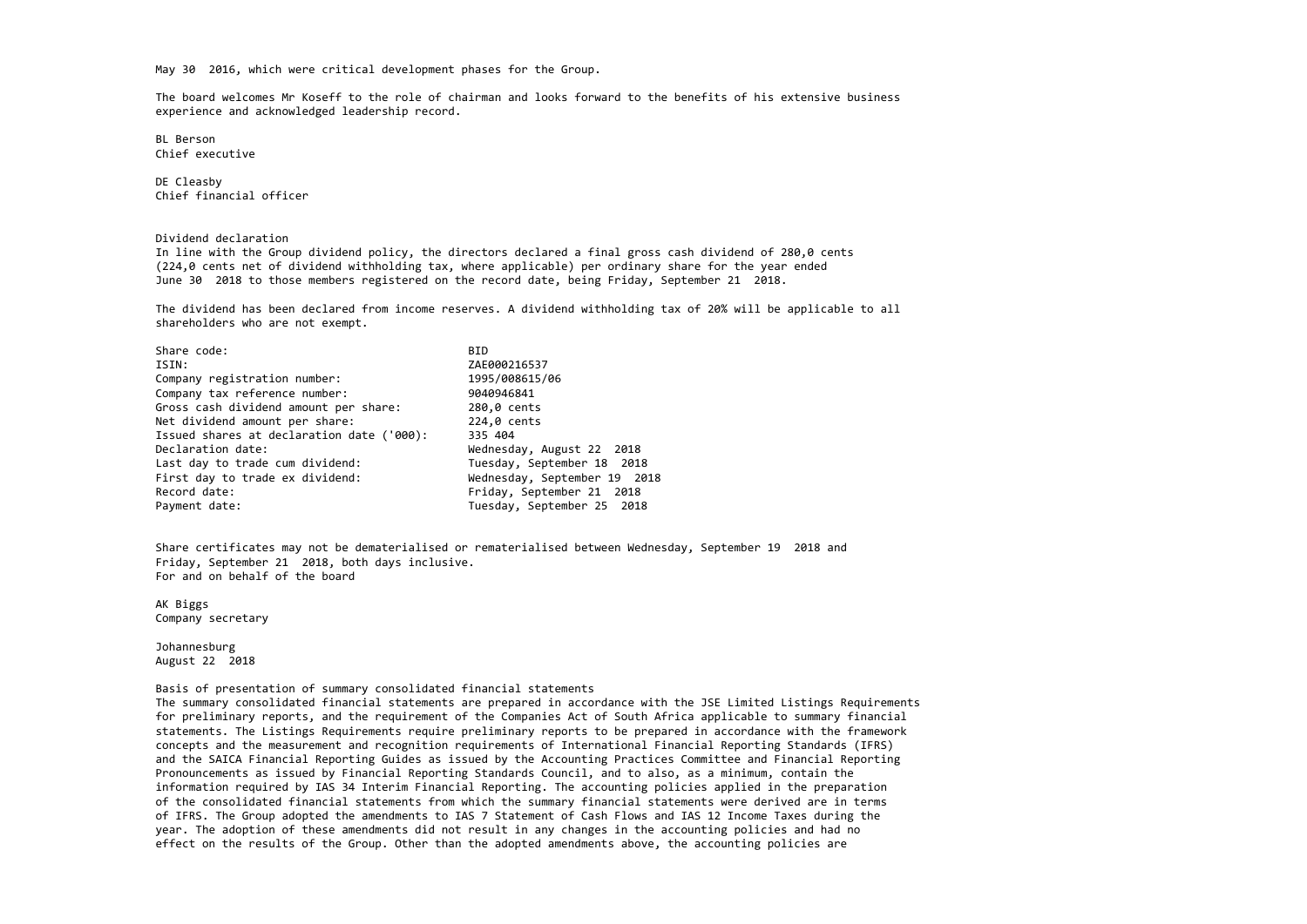consistent with those accounting policies applied in the preparation of the previous consolidated annual financial statements. There was no significant impact from the adoption of IFRS 15 Revenue from Contracts from Customers and IFRS 9 Financial Instruments as at July 1 2018. Therefore, no transition adjustments have been processed to retained earnings.

#### Audit report

These summary consolidated financial statements for the year ended June 30 2018 have been audited by KPMG Inc, who expressed an unmodified opinion thereon. The auditor expressed an unmodified opinion on the annual consolidated financial statements from which these summary consolidated financial statements were derived.

A copy of the auditor's report on the summary consolidated financial statements and of the auditor's report on the annual consolidated financial statements are available for inspection at the company's registered office, together with the financial statements identified in the respective auditor's reports.

The auditor's report does not necessarily report on all of the information contained in this announcement. Shareholders are therefore advised that in order to obtain <sup>a</sup> full understanding of the nature of the auditor's engagement they should obtain <sup>a</sup> copy of the auditor's report together with the accompanying financial information from the issuer's registered office.

#### Preparer of the financial statements

These summary consolidated financial statements have been prepared by CAM Bishop CA(SA), under the supervision of DE Cleasby CA(SA) and were approved by the board of directors on August <sup>21</sup> 2018.

The directors are responsible for the preparation of the preliminary report and the correct extraction of the financial information from the financial statements.

Subsequent events There have been no material events subsequent to June 30 2018.

Acquisition of businesses and subsidiaries Acquisitions

The Group made <sup>a</sup> number of small acquisitions during the year, namely:

- ‐ Festival City Food & Wine (Australia)
- ‐ Goldline Distributors Proprietary Limited (Australia)
- ‐ Pier <sup>7</sup> Holding GmbH (Germany)
- ‐ Frustock Foodservice, S.A. (Portugal)
- ‐ Carnicas Saez, S.L. (Spain)
- ‐ Jilin Food Service Limited (Mainland China)
- ‐ Linson Global Seafood Trading Limited (Hong Kong)
- ‐ D&D S.p.A. (Italy)
- ‐ Van de Mheen Foodservices B.V. (Netherlands)
- ‐ Prepared Produce (New Zealand)
- ‐ Aeroshield (Malaysia)
- ‐ Famous Fresh Holdings Proprietary Limited (South Africa)
- ‐ Efe Dagitim ve Pazarlama A.S. (Turkey)

These acquisitions form part of the Group's strategic expansion plans in the international foodservice industry. Goodwill arose on the acquisitions as the anticipated value of future cash flows that were taken into account in determining the purchase consideration exceeded the net assets or net liabilities acquired at fair value. The acquisitions have enabled the Group to expand its range of complementary products and services and, as <sup>a</sup> consequence, has broadened the Group's base in the market place.

There were no significant contingent liabilities identified in the businesses acquired.

The acquisitions increased the Group's revenue by R3,3 billion, and its trading profit by R22,5 million. If these acquisitions had been effective on July 1 2017, the total contribution to revenue would have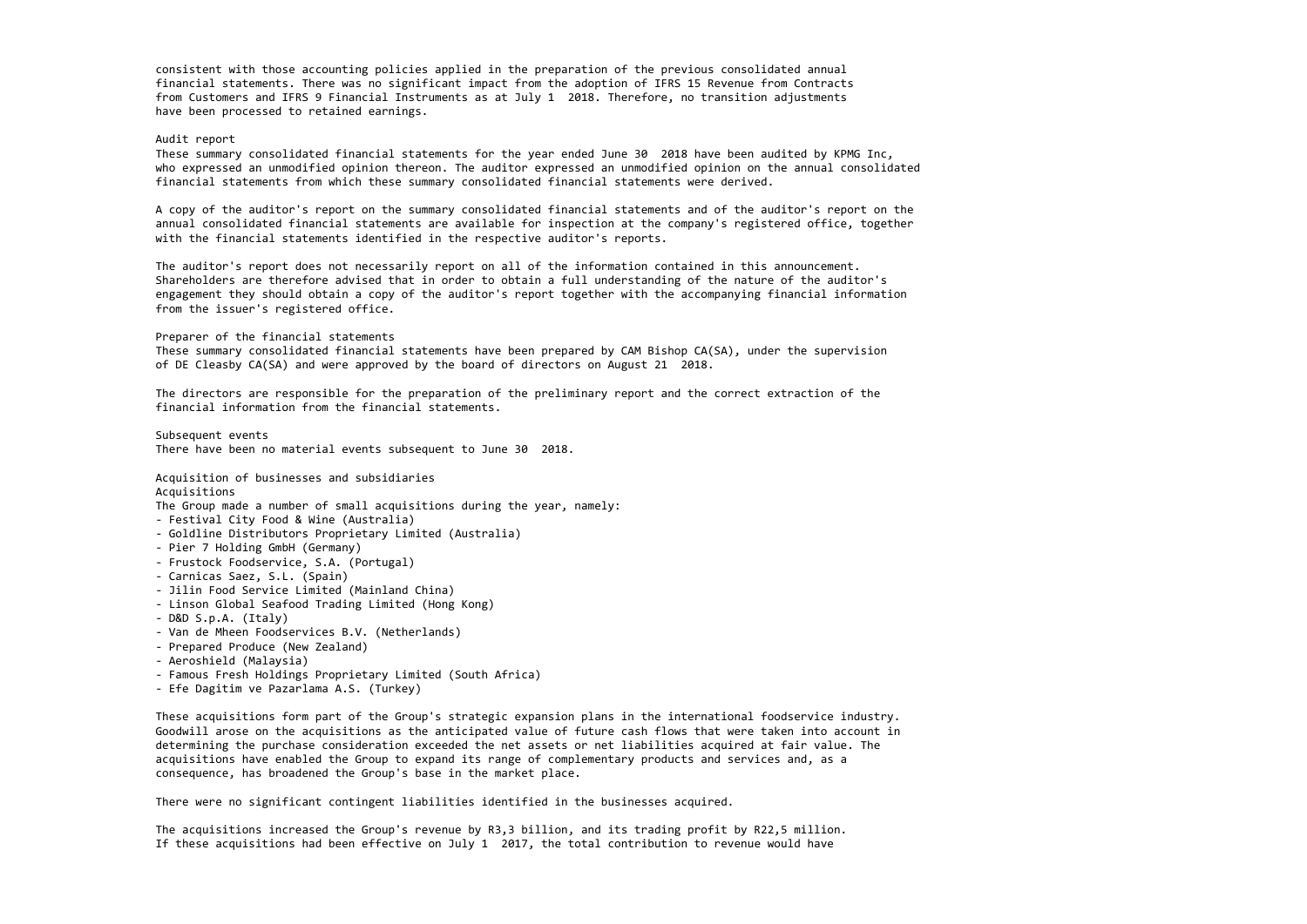been R4,6 billion and an increase in trading profit of R56,9 million.

The impact of these acquisitions on the Group's results can be summarised as follows:

|                                                          |                 | 2018    |                 | 2017     |
|----------------------------------------------------------|-----------------|---------|-----------------|----------|
| <b>R000s</b>                                             | Audited         |         | Audited         |          |
| Property, plant and equipment                            | (301 443)       |         | (264945)        |          |
| Intangible assets                                        | (26 283)        |         |                 | (16924)  |
| Deferred taxation                                        |                 | 3 9 1 4 |                 | (56 666) |
| Interest in associates                                   |                 | (7 302) |                 | (89)     |
| Investments and advances                                 |                 | (4 548) |                 | (6920)   |
| Inventories                                              | (328 740)       |         | (126 784)       |          |
| Trade and other receivables                              | (317 441)       |         | (353 649)       |          |
| Cash and cash equivalents                                | 25 071          |         |                 | 26 353   |
| Borrowings                                               | 271 219         |         | 505 495         |          |
| Trade and other payables and provisions                  | 383 102         |         | 611 517         |          |
| Taxation                                                 |                 | (1 263) |                 | 11 509   |
| Net tangible fair value of (assets) liabilities acquired | (303 714)       |         | 328 897         |          |
| Goodwill                                                 | $(1\;142\;558)$ |         | (1 417 544)     |          |
| Gain from bargain purchase                               |                 | 4 2 2 2 |                 |          |
| Non-controlling interest                                 | 12 283          |         |                 | (53 626) |
| Total value of acquisitions                              | (1429767)       |         | $(1\;142\;273)$ |          |
| Less: Cash and cash equivalents assumed                  | (25 071)        |         |                 | (26 353) |
| Net movements in vendors for acquisition and puttable    |                 |         |                 |          |
| non-controlling interest liabilities                     | 524 768         |         | (100 451)       |          |
| Costs incurred in respect of acquisitions                | (35 541)        |         |                 | (46 084) |
| Net amounts paid                                         | (965 611)       |         | $(1\;315\;161)$ |          |

In December 2017, management committed to <sup>a</sup> plan to discontinue the UK Contract Distribution (CD) business. As <sup>a</sup> result, this operation has been classified as <sup>a</sup> discontinued operation.

CD was not previously classified as held‐for‐sale or as <sup>a</sup> discontinued operation. The comparative consolidated statement of profit or loss and OCI has been re‐presented to show the discontinued operation separately from continuing operations.

The relevant requirements of IFRS 5 have been met for this classification.

The results of the discontinued operation included in the Group's results for the year ended June 30, are detailed below:

|                                                                       |              | 2018    |            | 2017       |
|-----------------------------------------------------------------------|--------------|---------|------------|------------|
| <b>R000s</b>                                                          | Audited      |         | Audited    |            |
| Revenue                                                               | 18 254 268   |         | 20 458 449 |            |
| Cost of revenue                                                       | (16 686 301) |         |            | (18622873) |
| Gross profit                                                          | 1 567 967    |         |            | 1 835 576  |
| Operating expenses                                                    | (2 194 450)  |         |            | (1814230)  |
| Trading (loss) profit                                                 | (626 483)    |         |            | 21 346     |
| Share-based payment expense                                           |              | (3 110) |            | (3, 456)   |
| Impairment of property, plant and equipment                           |              | (793)   |            | (21 366)   |
| Operating loss                                                        | (630 386)    |         |            | (3, 476)   |
| Net finance charges                                                   |              | (5 226) |            | (3, 446)   |
| Finance income                                                        |              |         |            | 11         |
| Finance charges                                                       |              | (5 231) |            | (3 457)    |
| Loss before taxation                                                  | (635 612)    |         |            | (6922)     |
| Taxation                                                              | 106 283      |         |            | (4 317)    |
| Loss for the year from discontinued operation                         | (529 329)    |         |            | (11 239)   |
| The following adjustments to profit attributable to shareholders were |              |         |            |            |
| taken into account in the calculation of discontinuing headline       |              |         |            |            |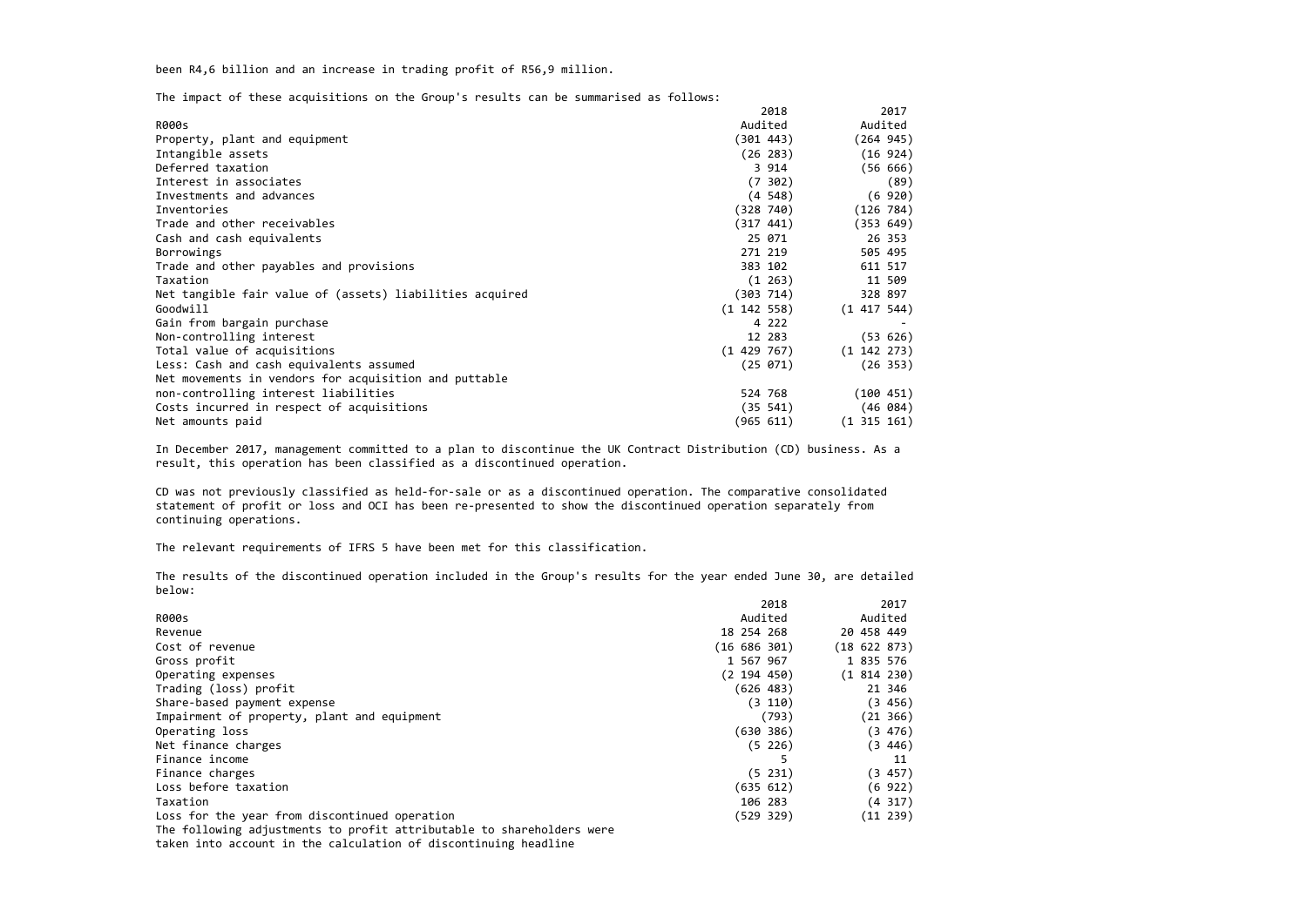| (loss) earnings:                                                              |           |           |
|-------------------------------------------------------------------------------|-----------|-----------|
| Loss attributable to shareholders of the company from discontinuing operation | (529 329) | (11 239)  |
| Impairment of property, plant and equipment                                   | 793       | 21 366    |
| Taxation relief                                                               | (151)     | (4 060)   |
| Headline (loss) earnings from discontinued operation                          | (528 687) | 6 067     |
| Basic loss per share (cents)                                                  | (159,1)   | (3, 4)    |
| Diluted basic loss per share (cents)                                          | (158, 6)  | (3, 4)    |
| Headline (loss) earnings per share (cents)                                    | (158, 9)  | 1,8       |
| Diluted headline (loss) earnings per share (cents)                            | (158, 5)  | 1,8       |
|                                                                               | 2018      |           |
| <b>R000s</b>                                                                  | Audited   |           |
| Effect of the discontinued operation on the statement of                      |           |           |
| financial position of the Group                                               |           |           |
| Assets classified as held-for-sale                                            | 2 590 657 |           |
| Property, plant and equipment                                                 | 212 090   |           |
| Intangible assets                                                             | 7 437     |           |
| Deferred taxation asset                                                       | 1 3 3 8   |           |
| Investments and loans                                                         | 440       |           |
| Inventories                                                                   | 428 733   |           |
| Trade and other receivables                                                   | 1 161 229 |           |
| Taxation                                                                      | 101 043   |           |
| Cash and cash equivalents                                                     | 678 347   |           |
| Liabilities classified as held-for-sale                                       | 2 613 207 |           |
| Deferred taxation liability                                                   | 6 476     |           |
| Long-term portion of provisions                                               | 30 013    |           |
| Trade and other payables                                                      | 2 576 718 |           |
|                                                                               | 2018      | 2017      |
| <b>R000s</b>                                                                  | Audited   | Audited   |
| Cash flows from discontinued operation                                        |           |           |
| Net operating cash flows from discontinued operation                          | 36 227    | (258 291) |
| Net investing cash flows from discontinued operation                          | (12 491)  | (15 384)  |
| Net increase (decrease) in cash and cash equivalents                          | 23 736    | (273 675) |

# Capital commitments

The board of directors' policy is to maintain <sup>a</sup> strong capital base so as to sustain future development of the businesses so that it can continue to provide benefits to its shareholders.

|                               | 2018      | 2017      |
|-------------------------------|-----------|-----------|
| <b>R000s</b>                  | Audited   | Audited   |
| Capital expenditure approved  |           |           |
| Contracted for                | 831 471   | 675 164   |
| Not contracted for            | 1 015 846 | 873 494   |
|                               | 1 847 317 | 1 548 658 |
| Capital expenditure split     |           |           |
| Property, plant and equipment | 1 794 724 | 1 515 614 |
| Computer software             | 52 593    | 33 044    |
|                               | 1 847 317 | 1 548 658 |
|                               |           |           |

It is anticipated that capital expenditure will be financed out of existing cash resources.

Financial instruments Fair value hierarchy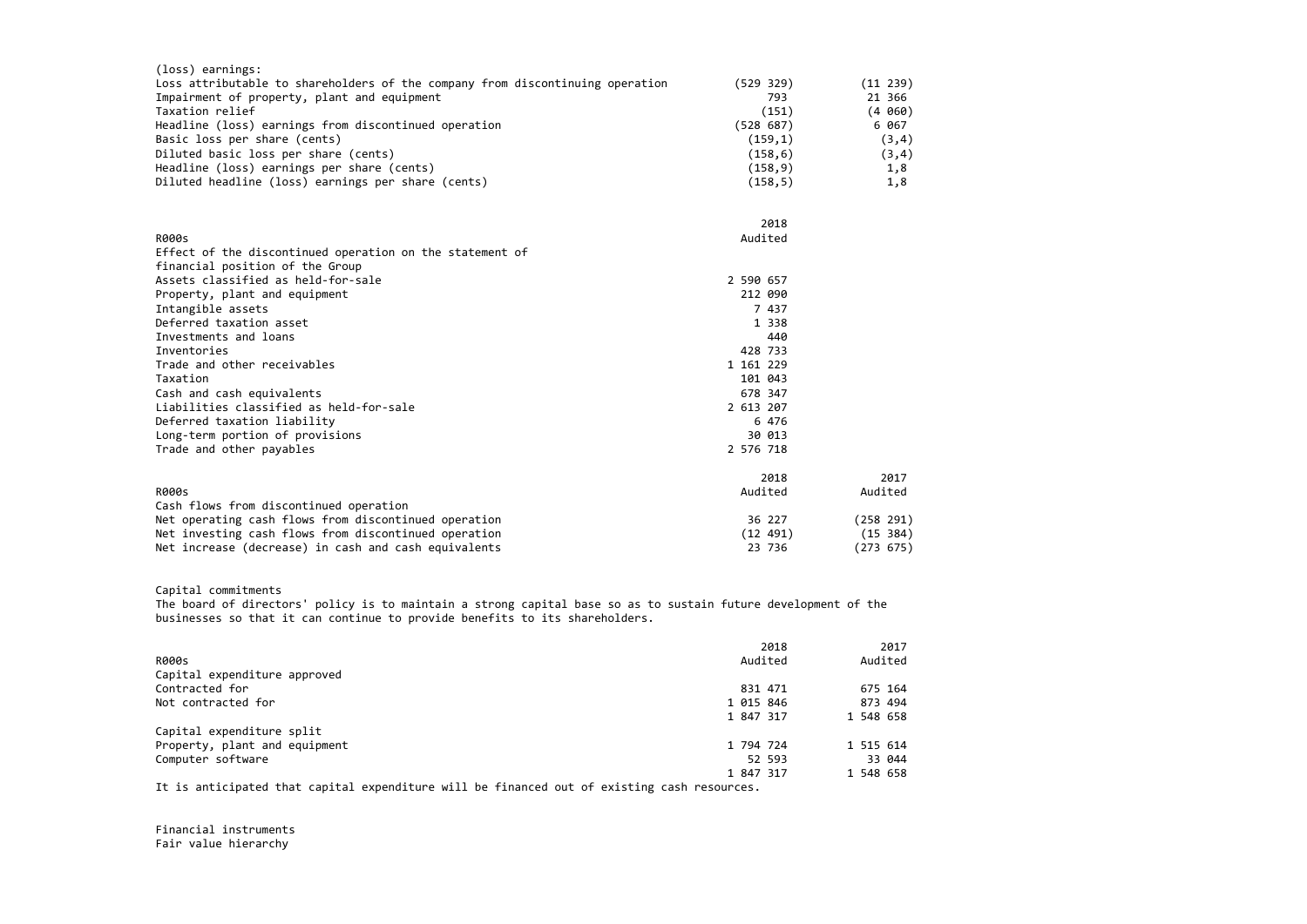When measuring the fair value of an asset or <sup>a</sup> liability, the Group uses market observable data as far as possible. Fair values are categorised into different levels in <sup>a</sup> fair value hierarchy based on the inputs used in the valuation techniques categorised as follows:

- ‐ Level 1: quoted prices (unadjusted) in active markets for identical assets or liabilities.
- ‐ Level 2: inputs other than quoted prices included in Level 1 that are observable for the asset or liability, either directly (i.e. as prices) or indirectly (i.e. derived from prices).
- ‐ Level 3: inputs for the asset or liability that are not based on observable market data (unobservable inputs).

The following table shows the carrying amounts and fair values of financial assets and financial liabilities, including their levels in the fair value hierarchy for financial instruments measured at fair value. It does not include fair value information for financial assets and financial liabilities not measured at fair value if the carrying amount is <sup>a</sup> reasonable approximation of fair value.

- EBITDA growth rates: growth rates: 5% ‐ 15% (2017: 10% ‐ 23%) - EBITDA multiples:  $5,5x - 8,5x (2017: 4,8x - 7x)$
- ‐ Risk‐adjusted discount rate: 0,5% ‐ 9,0% (2017: 1,99% ‐ 5,0%)

| $non-$    |                                                   | Vendors     | non-                                                      | Vendors                                |                                                        |                           |         |                 |
|-----------|---------------------------------------------------|-------------|-----------------------------------------------------------|----------------------------------------|--------------------------------------------------------|---------------------------|---------|-----------------|
|           | Invest-                                           | for         | controlling                                               | for                                    |                                                        |                           |         |                 |
| interests | ments                                             | acquisition | interests                                                 | acquisition                            | Total                                                  | Level 1                   | Level 2 | Level 3         |
|           |                                                   |             |                                                           |                                        |                                                        |                           |         |                 |
|           |                                                   |             |                                                           |                                        |                                                        |                           |         |                 |
|           |                                                   |             |                                                           |                                        |                                                        |                           |         |                 |
| $\sim$    | 56 288                                            |             |                                                           | Ξ.                                     | 56 288                                                 |                           |         | 56 288          |
|           |                                                   |             |                                                           |                                        |                                                        |                           |         |                 |
|           |                                                   |             |                                                           |                                        |                                                        |                           |         |                 |
|           |                                                   |             |                                                           |                                        |                                                        |                           |         |                 |
|           | $\sim$                                            |             |                                                           |                                        | (2 013 614)                                            |                           |         | (2 013 614)     |
|           |                                                   |             |                                                           |                                        |                                                        |                           |         |                 |
|           |                                                   |             |                                                           |                                        |                                                        |                           |         |                 |
|           |                                                   |             |                                                           |                                        |                                                        |                           |         |                 |
| $\sim$    |                                                   |             |                                                           |                                        |                                                        | -                         |         | 52 656          |
|           |                                                   |             |                                                           |                                        |                                                        |                           |         |                 |
|           |                                                   |             |                                                           |                                        |                                                        |                           |         |                 |
|           |                                                   |             |                                                           |                                        |                                                        |                           |         |                 |
|           | ۰.                                                |             |                                                           |                                        |                                                        |                           | $ \,$   | (1657647)       |
|           | Puttable<br>controlling<br>(356 522)<br>(118 028) | 54 504      | Non-current assets (liabilities)<br>(300 315)<br>(82 377) | Puttable<br>(1 122 068)<br>(1 077 168) | Current assets (liabilities)<br>(234 709)<br>(379 474) | 54 504<br>$(1\ 657\ 047)$ |         | $\sim$<br>1 848 |

Valuation techniques and significant unobservable inputs

Valuation technique

The expected payments are determined by considering the possible scenarios of forecast EBITDA, the amount to be paid under each scenario and the probability of each scenario. The valuation models consider the present value of expected payment, discounted using <sup>a</sup> risk‐adjusted discount rate.

Significant unobservable inputs

Inter‐relationship between significant unobservable inputs and fair value measurement The estimated fair value would increase (decrease) if:

- ‐ the EBITDA was higher (lower); or
- ‐ the risk‐adjusted discount rate were lower (higher).

Exchange rates

The following exchange rates were used in the conversion of foreign interests and foreign transactions for the year ended: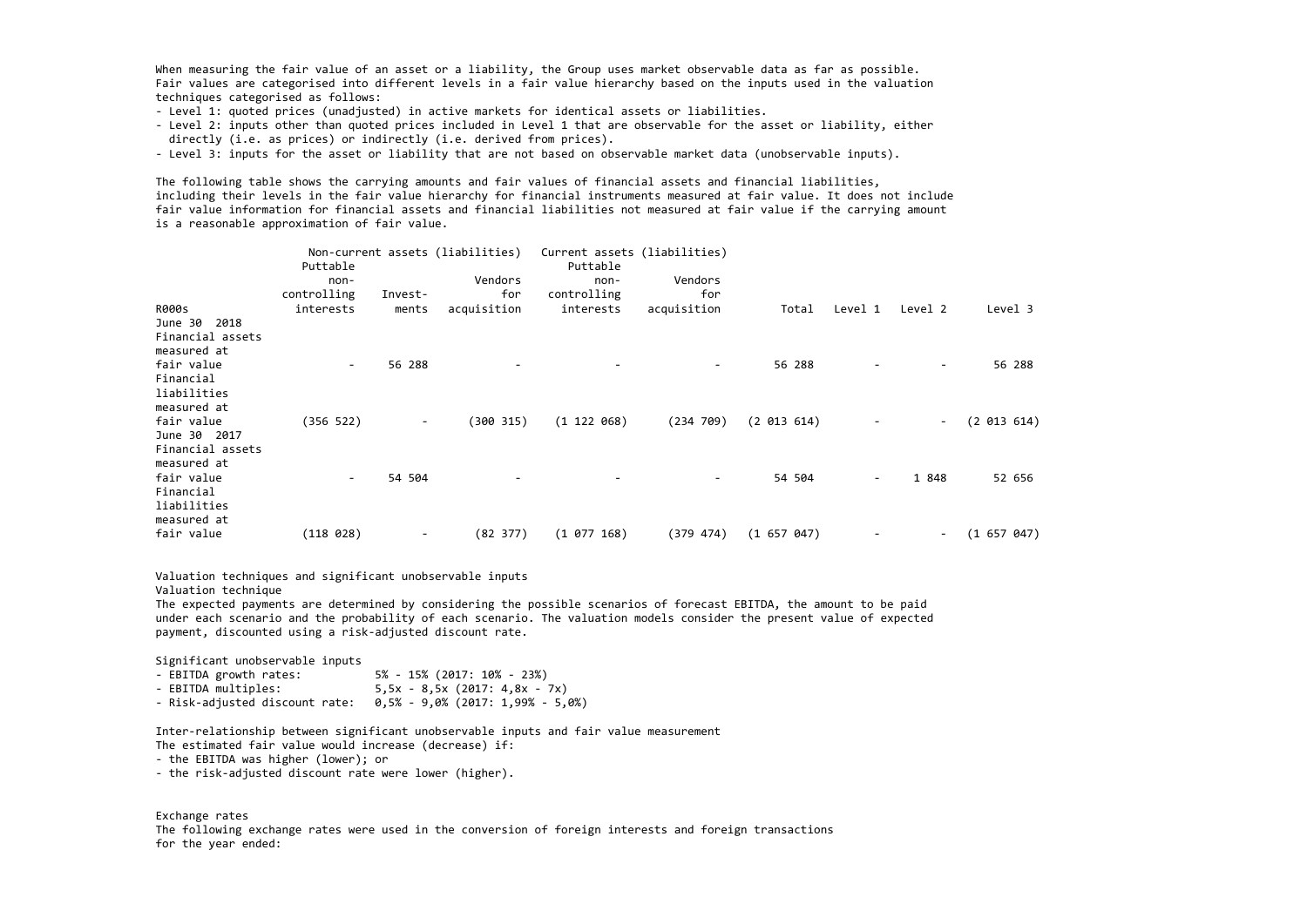|                        | June 30 |
|------------------------|---------|
| 2018                   | 2017    |
| Audited                | Audited |
| Rand/Sterling          |         |
| Closing rate<br>18,06  | 16,80   |
| 17,27<br>Average rate  | 17,29   |
| Rand/Euro              |         |
| Closing rate<br>16,00  | 14,78   |
| 15,30<br>Average rate  | 14,85   |
| Rand/Australian dollar |         |
| Closing rate<br>10,15  | 9,93    |
| 9,94<br>Average rate   | 10,27   |

Supplementary pro forma information regarding the currency effects of the translation of foreign operations on the Group

The pro forma financial information has been compiled for illustrative purposes only and is the responsibility of the board. Due to the nature of this information, it may not fairly present the Group's financial position, changes in equity and results of operations or cash flows. An unmodified reasonable assurance report has been issued by the Group's auditor, KPMG Inc. In terms of ISAE 3420 Assurance Engagements to Report on the Compilation of the Pro Forma Information in <sup>a</sup> Prospectus, and is available for inspection at the company's registered office. The pro forma information has been compiled in terms of the JSE Listings Requirements and the Revised Guide on Pro Forma Information by SAICA.

The illustrative information, detailed below, has been prepared on the basis of applying the 2017 average rand exchange rates to the 2018 foreign subsidiary income statements and recalculating the reported revenue and the trading profit of the Group for the year ended June 30 2018.

|                                                          |  |             |           |  |  |             |       | Illustrative 2018 at 2017 |  |           |                        |  |
|----------------------------------------------------------|--|-------------|-----------|--|--|-------------|-------|---------------------------|--|-----------|------------------------|--|
|                                                          |  |             |           |  |  |             |       |                           |  |           | average exchange rates |  |
|                                                          |  |             | Actual    |  |  | Actual      |       |                           |  |           |                        |  |
|                                                          |  |             | 2018      |  |  | 2017        |       |                           |  | Pro forma | %                      |  |
| <b>R000s</b>                                             |  |             | Audited   |  |  | Audited     | $\%$  |                           |  | 2018      | change                 |  |
| Continuing operations                                    |  |             |           |  |  |             |       |                           |  |           |                        |  |
| Revenue                                                  |  | 119 359 635 |           |  |  | 110 468 151 | 8,0   | 119 897 314               |  |           | 8,5                    |  |
| Trading profit                                           |  | 5 959 875   |           |  |  | 5 484 929   | 8,7   |                           |  | 5 984 417 | 9,1                    |  |
| Headline earnings                                        |  |             | 4 279 790 |  |  | 3 915 697   | 9,3   |                           |  | 4 283 510 | 9,4                    |  |
| Headline earnings per share (cents)                      |  |             | 1286,3    |  |  | 1 179,2     | 9,1   |                           |  | 1 287,4   | 9,2                    |  |
| Constant currency per segment from continuing operations |  |             |           |  |  |             |       |                           |  |           |                        |  |
| Revenue                                                  |  |             |           |  |  |             |       |                           |  |           |                        |  |
| Australasia                                              |  | 30 030 647  |           |  |  | 29 440 177  | 2,0   | 31 272 699                |  |           | 6, 2                   |  |
| United Kingdom                                           |  | 31 419 114  |           |  |  | 29 529 666  | 6,4   | 31 450 950                |  |           | 6, 5                   |  |
| Europe                                                   |  | 39 234 279  |           |  |  | 32 217 257  | 21,8  | 37 746 188                |  |           | 17, 2                  |  |
| Emerging Markets                                         |  | 18 675 595  |           |  |  | 19 281 051  | (3,1) | 19 427 477                |  |           | 0,8                    |  |
|                                                          |  | 119 359 635 |           |  |  | 110 468 151 | 8,0   | 119 897 314               |  |           | 8,5                    |  |
| Trading profit                                           |  |             |           |  |  |             |       |                           |  |           |                        |  |
| Australasia                                              |  | 1 967 280   |           |  |  | 1 951 691   | 0,8   |                           |  | 2 047 900 | 4,9                    |  |
| United Kingdom                                           |  | 1 424 557   |           |  |  | 1 311 428   | 8,6   |                           |  | 1 426 000 | 8,7                    |  |
| Europe                                                   |  | 1 618 219   |           |  |  | 1 175 195   | 37,7  |                           |  | 1 535 200 | 30,6                   |  |
| Emerging Markets                                         |  | 1 027 723   |           |  |  | 1 101 715   | (6,7) |                           |  | 1 053 129 | (4, 4)                 |  |
| Corporate office                                         |  |             | (77904)   |  |  | (55 100)    |       |                           |  | (77812)   |                        |  |
|                                                          |  | 5 959 875   |           |  |  | 5 484 929   | 8,7   |                           |  | 5 984 417 | 9,1                    |  |
|                                                          |  |             |           |  |  |             |       |                           |  |           |                        |  |

Refer to the average exchange rates above.

22 August 2018